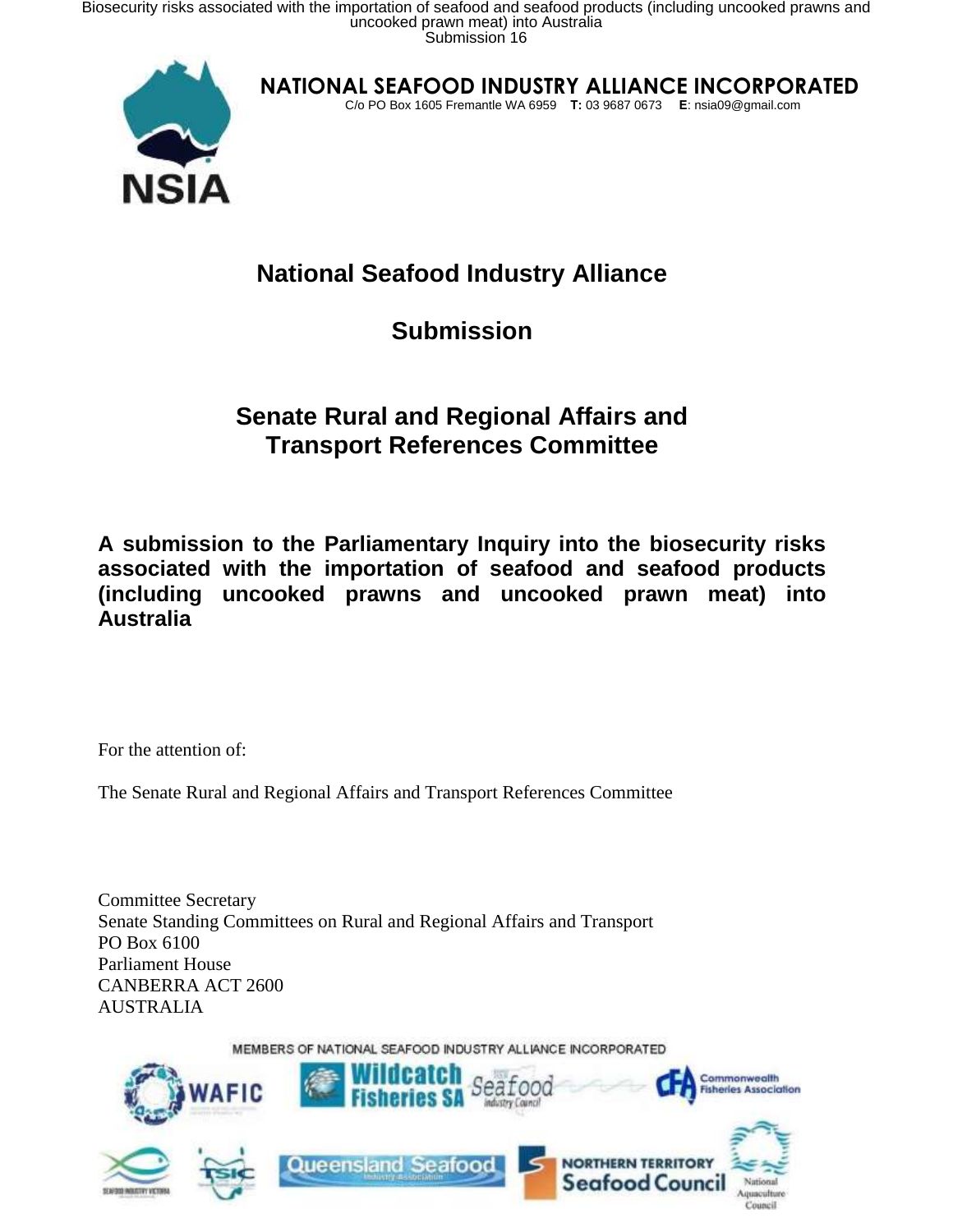## **Contents**

| <b>Section</b> | <b>Content</b>                                                                                                                                                                                                                                                                                              | Pgs       |
|----------------|-------------------------------------------------------------------------------------------------------------------------------------------------------------------------------------------------------------------------------------------------------------------------------------------------------------|-----------|
|                | <b>Executive Summary</b>                                                                                                                                                                                                                                                                                    | $3-4$     |
| A              | Management of the emergency response and associated<br>measures implemented to control the outbreak of White Spot<br><b>Syndrome Virus</b>                                                                                                                                                                  | $5-6$     |
| B              | The effectiveness of biosecurity controls imposed on the<br>importation of seafood and seafood products, including, but<br>not limited to, uncooked prawns and prawn meat into<br>Australia, including the import risk analysis process concluded<br>in 2009 that led to these conditions being established | $7 - 8$   |
| $\mathcal{C}$  | The adequacy of Commonwealth resourcing of biosecurity<br>measures including Import Risk Assessments                                                                                                                                                                                                        | $9-10$    |
| D              | The effectiveness of post-entry surveillance measures and<br>"end use" import conditions for seafood products including,<br>but not limited to, uncooked prawns and uncooked prawn<br>meat into Australia, since the import conditions implemented<br>in 2010 were put into place                           | $11 - 12$ |
| E              | The impact of the outbreak on Australia's wild and farm<br>prawn sectors                                                                                                                                                                                                                                    | $13 - 14$ |
| F              | The economic impact on Australian wholesalers and retailers                                                                                                                                                                                                                                                 | 15        |
| G              | Domestic and foreign trade implications for Australian<br>industries resulting from the suspension of importation of<br>seafood and seafood products, including, but not limited to,<br>uncooked prawns and uncooked prawn meat in Australia                                                                | $16-17$   |
| H              | Matters to be satisfied in the management of biosecurity risk<br>before imports of seafood and seafood products, including, but<br>not limited to, uncooked prawns and uncooked prawn meat<br>into Australia could recommence                                                                               | 18-21     |
|                | Recommendations                                                                                                                                                                                                                                                                                             | $22 - 23$ |
|                | References                                                                                                                                                                                                                                                                                                  | $24 - 25$ |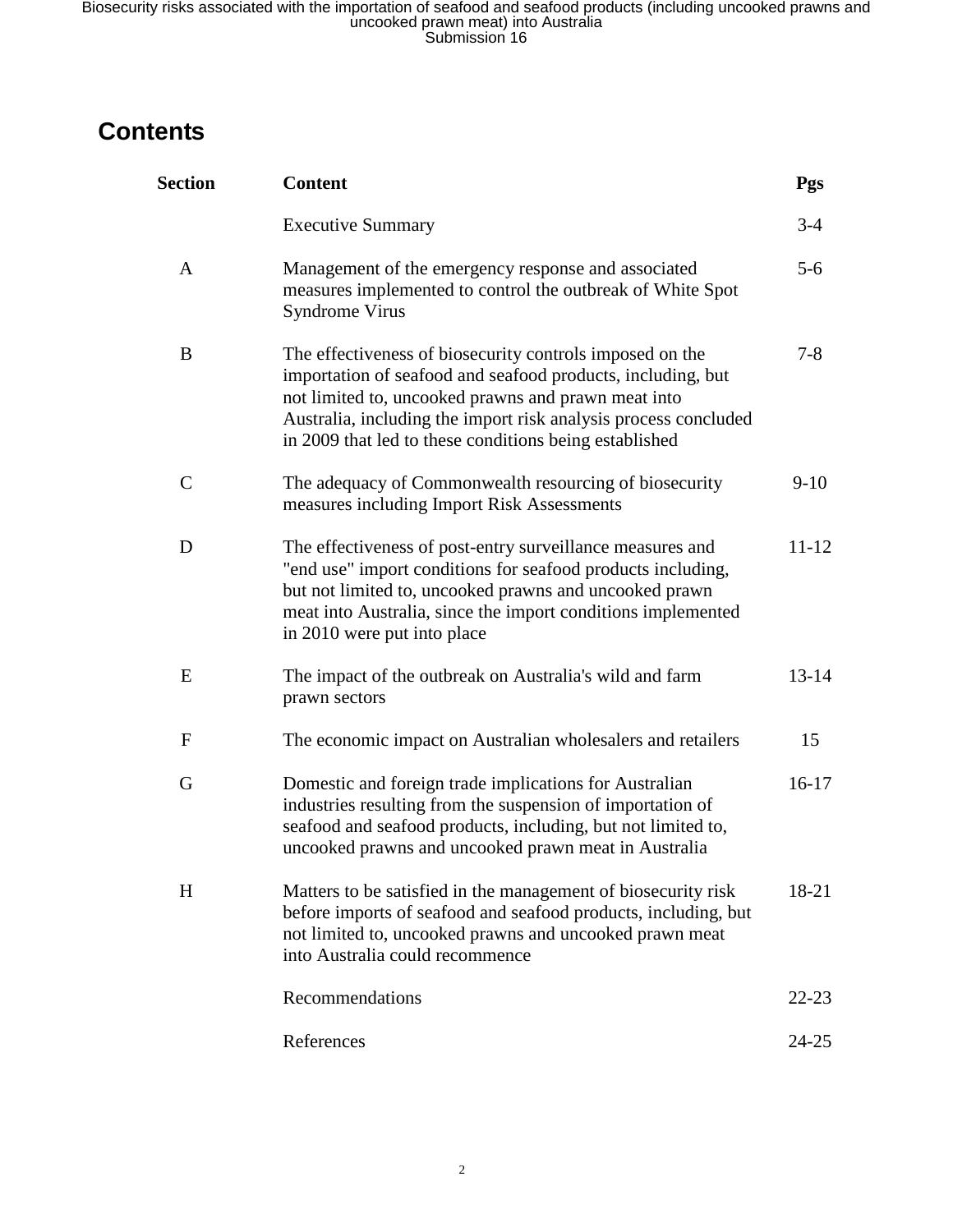## **Executive Summary**

The National Seafood Industry Alliance Inc (NSIA) is a representative body that brings together the Commonwealth, National State and Territory peak industry bodies in the Australian seafood industry to provide national representation to the Australian Federal Government on issues of national importance.

Membership of the NSIA includes the following State based organisations:

- Commonwealth Fisheries Association (CFA).
- National Aquaculture Council (NAC).
- Northern Territory Seafood Industry Council (NTSC).
- NSW Seafood Industry Council (NSWSIC).
- Queensland Seafood Industry Association (QSIA).
- Seafood Industry Victoria (SIV).
- Tasmanian Seafood Industry Council (TSIC).
- Western Australian Fishing Industry Council (WAFIC).
- Wildcatch Fisheries South Australia (WFSA).

The NSIA does not oppose importation of seafood into Australia, and indeed we note the need for imports for providing seafood for all Australians. However, we also demand that the biosecurity risks involved with doing so are properly assessed and properly mitigated to protect Australia's seafood industries, jobs and the economies of regional Australia, and the marine environment from exotic diseases. The NSIA is therefore extremely concerned about the recent failures of border control and the incursion of White Spot Disease (WSD) into South East Queensland caused by the exotic pathogen White Spot Syndrome Virus (WSSV).

Since its detection in late November 2016, the introduction of this virus has resulted in complete shutdown of around 30% of Australia's Prawn farming production. It has also seen an immediate loss of the livelihoods of several commercial fishers operating in the Logan River area, but of most concern is the recent detection of WSSV in wild prawns in Deception Bay, around 70 km north of the Logan River.

The latter is of grave concern to NSIA as movement controls designed to prevent the rapid spread of the virus now affect virtually the entire commercial fishing industry in Moreton Bay, and it appears at first glance from Biosecurity Queensland testing results that the WSSV in Deception Bay *may*;

- 1. Be evidence of a separate incursion (given the apparent absence of the virus in the areas between there and the Logan River, including the Brisbane River); and
- 2. Suggest that continued efforts around eradication of the virus are increasingly important at this point in time.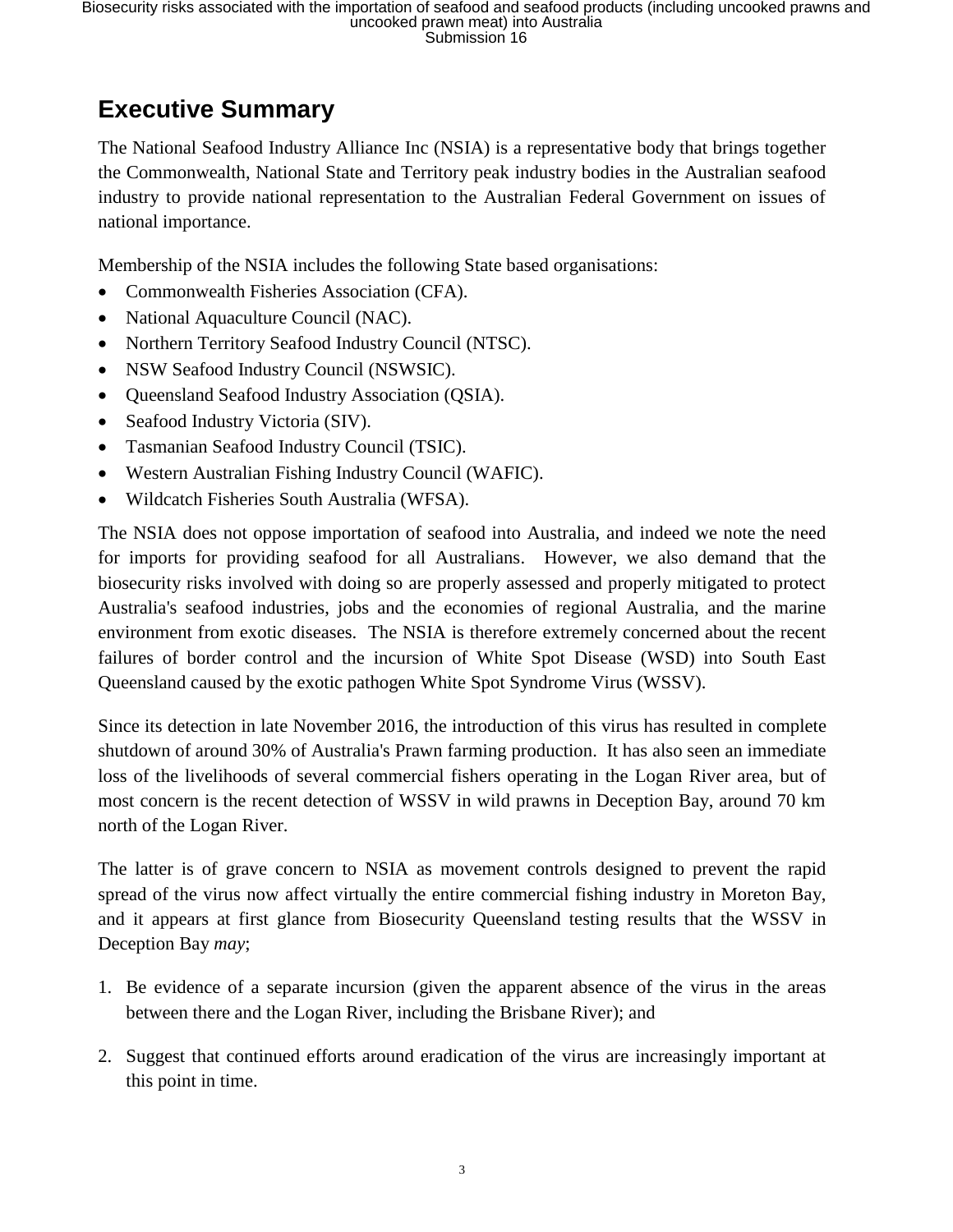Scientific reports describing the course of the outbreak on the affected prawn farms (Diggles 2017a) have indicated that the farms were probably exposed to the virus via their intake water supplies. Independent scientific investigations also found a massive failure of border quarantine (Future Fisheries Veterinary Services 2017) allowing large quantities of frozen, uncooked WSSV infected imported prawns to enter the retail chain, with evidence that some of these products are subsequently used as bait by recreational fishers, thus providing a direct pathway for introduction and establishment of the virus into the Australian environment (Diggles 2017a).

Given that Federal authorities knew about quarantine irregularities at the international border in March 2016, the emergency declaration of a ban on importing uncooked prawns 10 months later in early January 2017 shows they moved to reduce these risks well after the horse had bolted. Given the previous incident involving infection of Australian crustaceans by WSSV introduced via frozen imported prawns in Darwin in 2000, and repeated warnings of the high risks posed by this pathway both by industry and government (e.g. Queensland Government 2006), NSIA has serious concerns regarding fundamental flaws in the risk analysis, border quarantine and testing processes that have caused a catastrophic biosecurity failure which has placed us in this situation. Indeed, unless major changes happen, the only question appears to be which sector of the seafood industry will be affected next?

We explore these critically important issues in more detail in the relevant sections of this submission.

Johnathon Davey

Chair

National Seafood Industry Alliance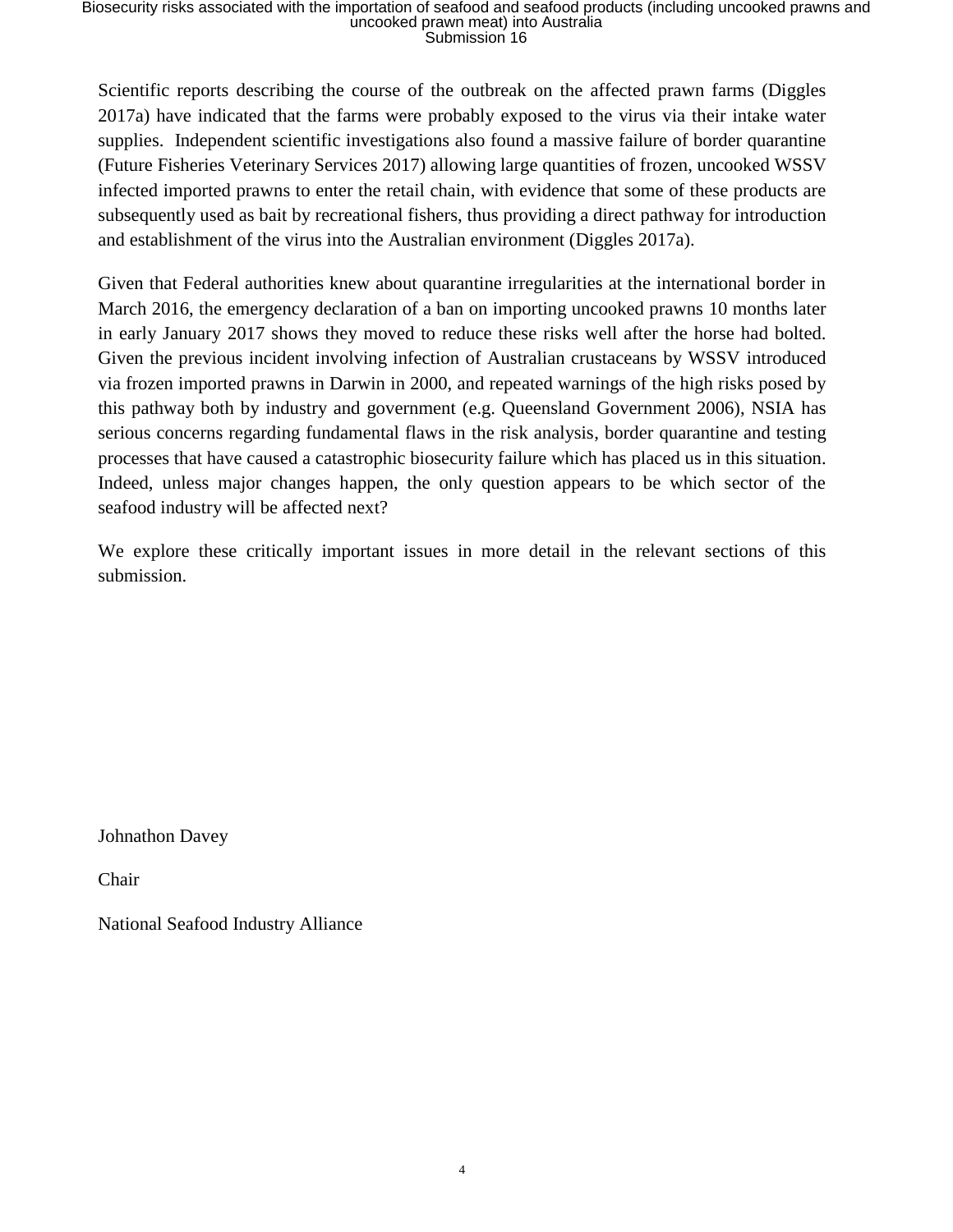### **A. Management of the emergency response and associated measures implemented to control the outbreak of White Spot Syndrome Virus**

The National Seafood Industry Alliance (NSIA) is aware from the Senate Estimates hearing of the Rural and Regional Affairs and Transport Legislation Committee on 28<sup>th</sup> February 2017 (Senate Estimates 2017) that the Federal Government was aware of biosecurity anomalies at the international border relating to imported prawns at least as far back as March 2016. This awareness initiated Operation Cattai to investigate quarantine breakdowns involving imported uncooked prawn commodities (Senate Estimates 2017). The DAWR disclosed in their submission to this inquiry that Phase 1 of Operation Cattai found 45 of 53 (85%) of samples of uncooked prawns at the retail level were positive for WSSV in May-June 2016 (DAWR 2017). The NSIA observes that the failure of Federal authorities to communicate the existence of Operation Cattai to state authorities and industry for around 10 months (including important information regarding the increased disease risks at the retail level), will have increased the likelihood of incursion of not only WSSV, but other diseases of prawns as well.

Independent testing has shown that the prevalence of WSSV in imported green prawns sampled from retail outlets near the Logan River and elsewhere around Australia in December/January 2016/17 was around 87% (Future Fisheries Veterinary Services 2017), similar to that found by DAWR 6 months earlier in May-June 2016 (DAWR 2017). Bearing this in mind, if the increased risks associated with such high prevalence of WSSV infected prawns at the retail counter had been communicated earlier, prawn farmers around the country would have had time to increase biosecurity at their farms, reducing risks of disease outbreaks.

Furthermore, State fisheries departments would have had an opportunity to work with retailers to implement or improve signage at the point of sale, and conduct education campaigns informing commercial fishers of biosecurity risks and telling recreational anglers not to use imported green prawns as bait or burley. With these risk mitigation measures in place, it is possible the whole incident could have been avoided (or the impacts significantly reduced) although the important questions relating to the high prevalence of exotic diseases in retail outlets would obviously remain, and urgently need to be addressed.

Knowledge of the disease situation at the international border and the retail counter would also have undoubtedly influenced management decisions made at the earliest stages of the incursion in the first prawn farm infected on the Logan River. Some of these management decisions may have had significant impacts on the ultimate outcomes and chances of eventual eradication success. For example, communication of the knowledge of high WSSV levels at retail outlets would have most likely enacted/prompted biosecurity divisions (State and Territory) to suspect exotic disease incursions were possible and to review their risk assessments.

Effective, early communication could have also increased the speed of obtaining diagnosis at the first infected farm and changed the Governments advice and approach to containment of diseases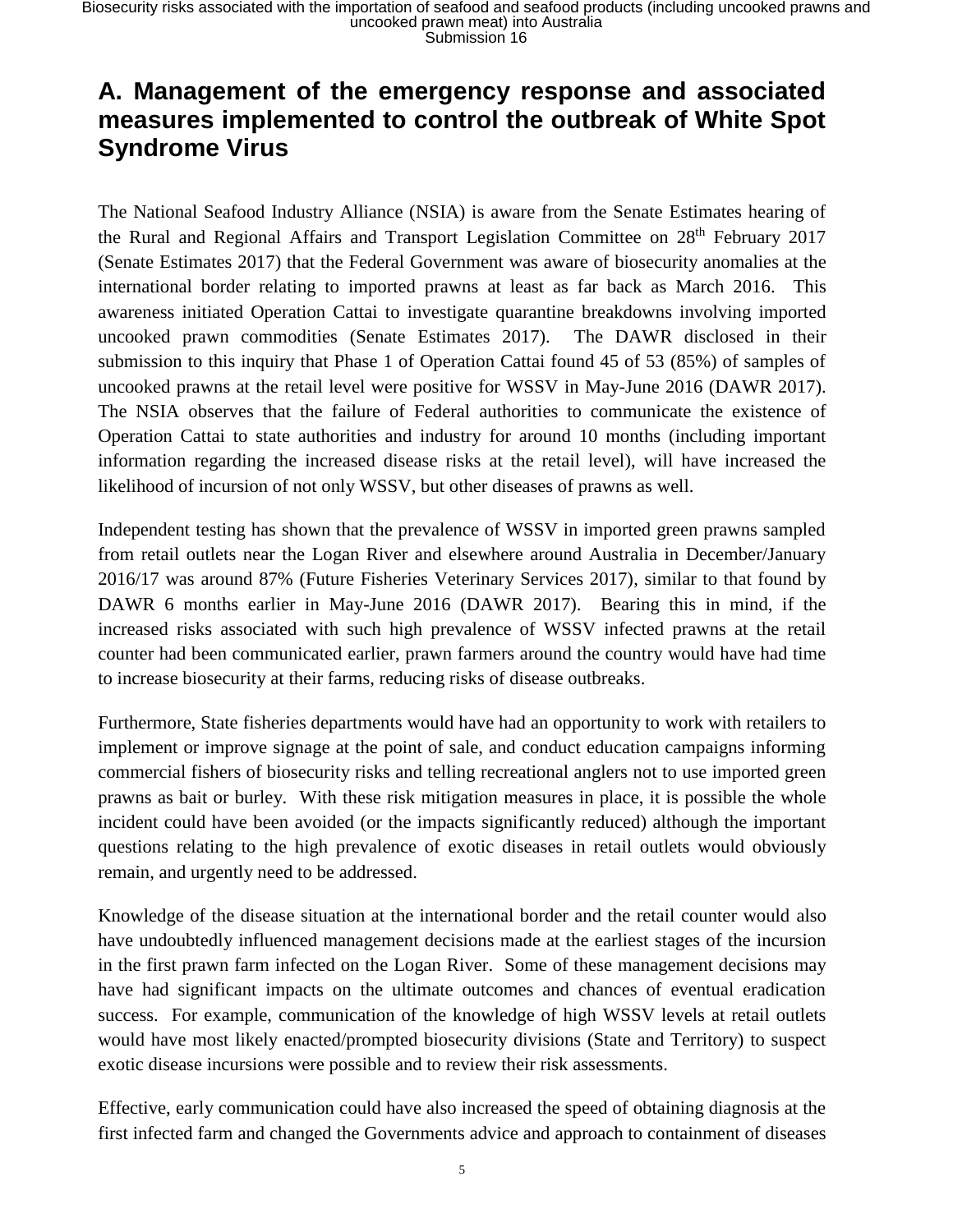on that farm, likely reducing the chances of it spreading back into the river in a more concentrated form and infecting other farms.

NSIA remain disappointed to read eyewitness observations that during the earliest stages of the outbreak on the affected prawn farms on the Logan River, that movement of members of the public (recreational fishers) was virtually unrestricted around the inlet canals of affected farms for at least one week after WSSV was known to be present, and authorities failed to erect signage advising no movements of crustaceans for more than 3 weeks. There was also evidence of double standards whereby commercial fishers were required to decontaminate boats and fishing gear prior to moving out of the control zone in the Logan River, while recreational anglers apparently were not subjected to similar arrangements or if they were, they were not adequately enforced. Finally, it appears that BQ staff were not given unrestricted access to place bird control officers on all affected farms - inability to do this may have resulted in spread of the virus to the last operational farm when hundreds of birds gained access to drain harvested WSSV positive ponds at an adjacent infected farm (Diggles 2017a).

At the early stages of the outbreak in mid December 2016, prawn farmers and the commercial fishing industry in the Logan River had received very little (if any) information from authorities and hence felt they were operating in an information vacuum (Diggles 2017a). Prompt advice to all farmers and fishers in the area about basic biosecurity precautions (e.g. potential risks of disease introduction from intake water, potential risk of spread of the virus via uncleaned fishing equipment) at the earliest stages may have reduced the risks of infection both on prawn farms and within the environment via movements of fishing equipment. Furthermore, a large amount of stress for prawn farmers at WSD affected farms arose due to the fact that many instructions to them were verbal and not backed up by written documentation. In fact, several farmers did not receive any written test results until half or most of their farm was chlorinated (Diggles 2017a).

It is important that relevant documentation is provided to farmers and fishers as promptly as possible and written (hard copy) situation updates are also provided on a regular, predictable basis. This is something that needs to be addressed by biosecurity offices across Australia, and improved mechanisms to communicate and consult with industry must be adopted immediately.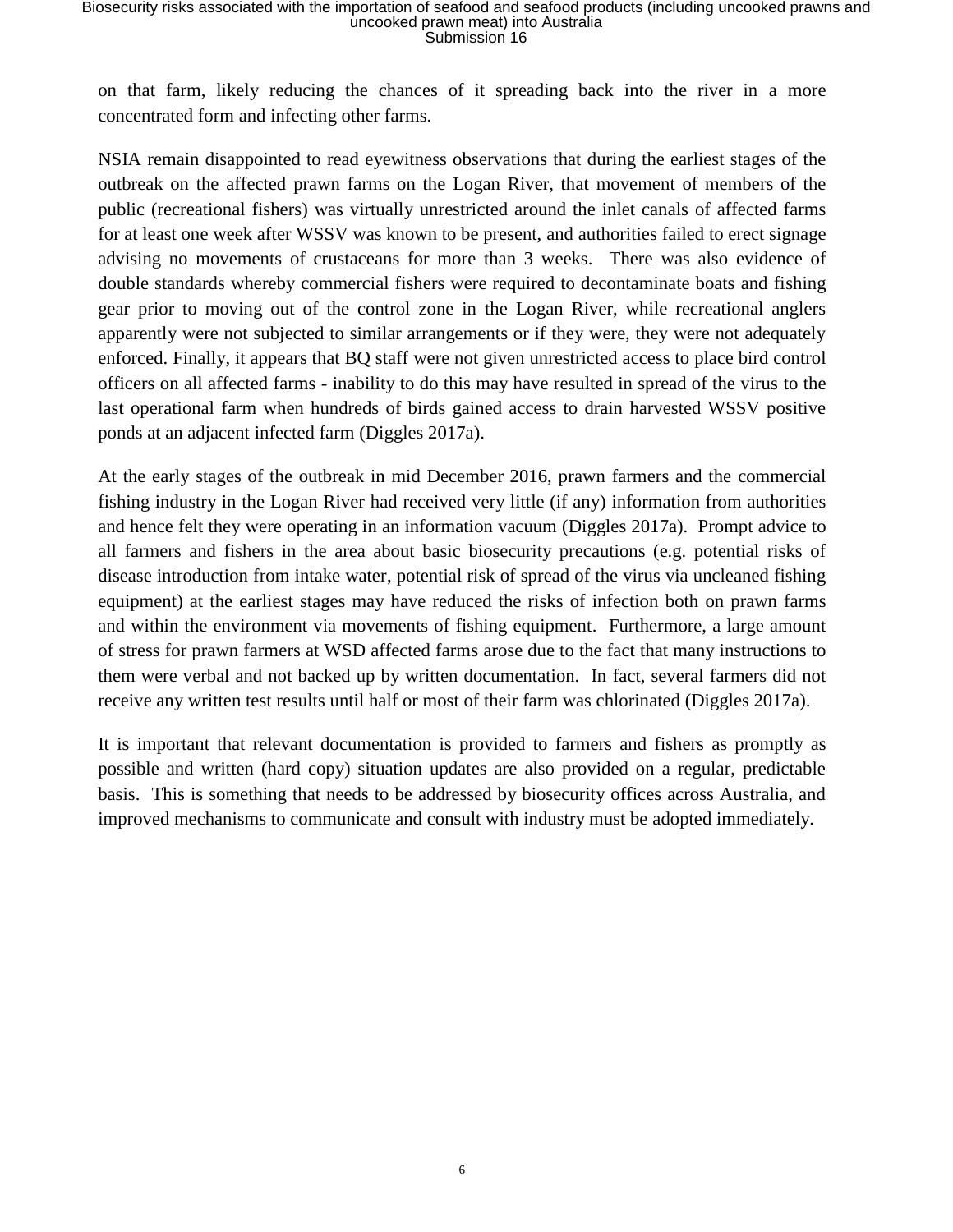### **B. The effectiveness of biosecurity controls imposed on the importation of seafood and seafood products, including, but not limited to, uncooked prawns and prawn meat into Australia, including the import risk analysis process concluded in 2009 that led to these conditions being established**

Given evidence of high rates of WSSV infected prawns being detected at retail counters since May/June 2016 (DAWR 2017) and an outbreak of exotic White Spot Disease in the Moreton Bay region, these biosecurity controls were clearly ineffective. There is also evidence of outdated risk analyses and unacceptable risk profiles for exotic diseases carried by other seafood commodities such as barramundi (Hernandez-Jover et al. 2017). NSIA are concerned that inadequate and outdated risk analyses combined with failures of biosecurity at the international border have left Australia's seafood industries and the marine environment exposed to a wide range of exotic diseases, and that the reason why we have not got some of these other diseases besides WSD appears to be pure luck.

Clearly, relying on luck is simply not good enough for Australia's seafood industries. Only a comprehensive review and full update of the import risk analysis (IRA) for prawns and other seafood products (e.g. Hernandez-Jover et al. 2017) and the resulting biosecurity protocols implemented at the international border is acceptable to NSIA. We would expect that this would include full engagement with industry during the review process, so that Australia's seafood industries, and food security for future generations are given the full consideration and attention the people of Australia demand.

Prior to November 2016, the only previous confirmed WSSV incursion into Australia was its detection in broodstock prawns and mud crabs fed frozen imported prawns at an aquaculture hatchery in Darwin Harbour in December 2000. In that case wild mud crabs and prawns adjacent to the hatchery outlet were also transiently infected with WSSV, but over time the virus apparently did not become established in Darwin Harbour. Why and how the Federal government apparently did not learn from this precedent is of great concern to NSIA.

Fast forward to 2016, while the original source of the WSSV in Moreton Bay may never be known with absolute 100% certainty, the apparent patchy distribution of WSSV in different areas of the bay could also be explained by the same pathway, i.e. separate introductions of the virus at multiple locations via use of imported green prawns as bait or burley.

This is because the virus survives freezing and the latest science shows there are sufficient quantities of virus in imported prawns to successfully infect Australian crustaceans if they are exposed to imported prawns, thus establishing infection (Durand et al. 2003, Bateman et al. 2012, Diggles 2017b). There also does not appear to be any scientific evidence that marinating and breadcrumbing inactivate diseases of concern or dissuade consumers from using prawn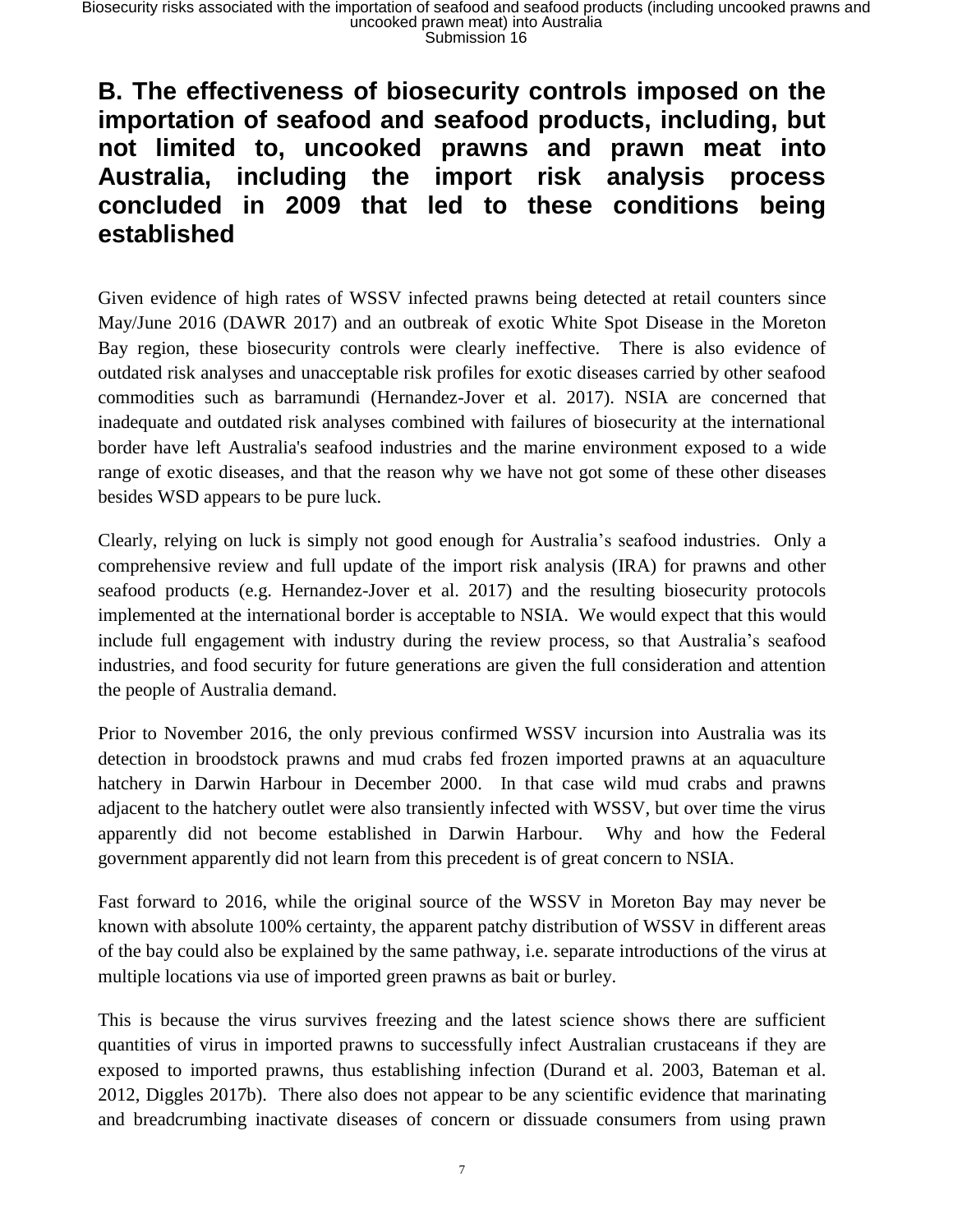products as bait or burley. Hence, "full processing" of green prawns as specified in the 2009 prawn import risk analysis (Biosecurity Australia 2009) is not enough to prevent establishment of infections in susceptible species (Diggles 2017b).

What is even worse is the description of marinating and bread crumbing as "processing steps" that negated the need for disease testing. This was simply misleading and heightened risks of disease introduction, instead of reducing them, by providing a loophole to avoid testing and allow entry of infected prawns into the retail sector.

The strong possibility that this disease incursion was caused by use of imported prawns as bait or burley signals an urgent need to revise the 2009 prawn IRA and reassess this and other potential pathways of aquatic animal disease introduction into Australia. The IRA has clearly failed and is out of date. The risk profiles for diversion of prawns and other imported seafood products to bait and burley have either changed or were not properly identified in the first place. Furthermore, the NSIA refutes claims by the Interim Inspector General of Biosecurity in 2010 that the risk of introduction and establishment of WSSV via use of infected imported seafood products as bait were "negligible" (Dunn 2010). The 2009 IRA did not conclude this and it is therefore worrisome that the Interim Inspector General of Biosecurity could misinterpret the science on such an important matter.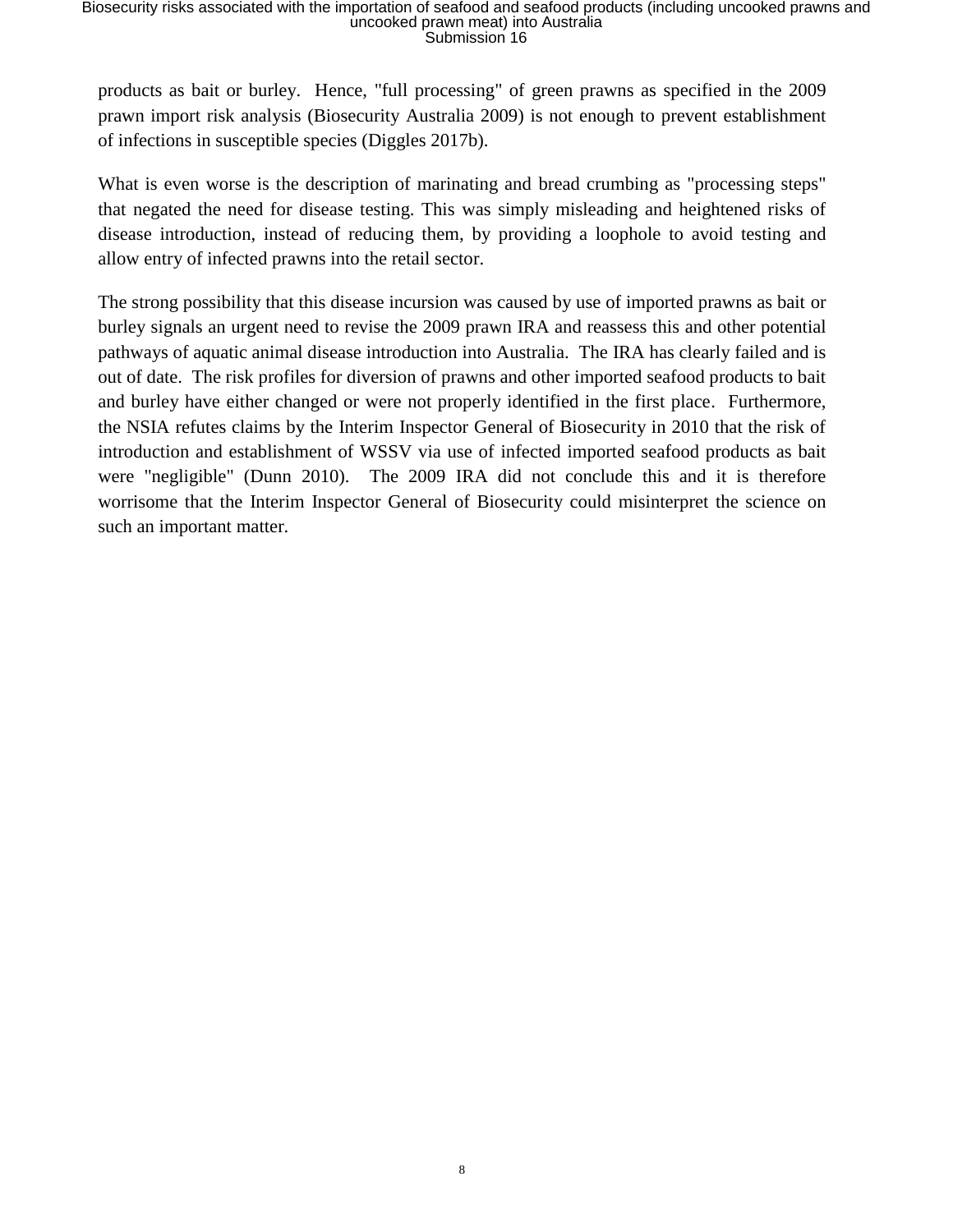## **C. The adequacy of Commonwealth resourcing of biosecurity measures including Import Risk Assessments**

Because of the Federal Government's decision to rely on testing of imported prawns to mitigate disease risks, this required significant resources and costs to enforce biosecurity testing and inspection at the international border and post-border. The investigations of Operation Cattai have demonstrated these testing processes can be easily corrupted and NSIA expects that any criminal activity or negligence in this matter from either importers or Government officials should be prosecuted to the full extent of the law. However, even if the testing process was not corrupted, in the real world, no matter how a testing program is designed and implemented, the chances of human error remain.

NSIA considers that, given the limited biosecurity resources available, requirements for effective testing at the border are likely to be incompatible with the high volumes of imported prawns that are now traded into Australia. You can have one, but not the other. Furthermore, history shows that we can expect new diseases to continue to emerge in prawn farms overseas on a regular basis.

When these new diseases emerge, there are no diagnostic tests available, sometimes for many years. So if (or more accurately, when) new diseases emerge, unless we are very lucky, they may become established in Australia before the IRA is updated and a reliable test becomes available. In either case, as trade volumes increase, propagule pressure increases and without increased funding for more rigorous testing procedures and more frequent reviews of IRAs, errors begin to be made and risks of incursions skyrocket, like we have seen in Australia recently with Operation Cattai.

It is worth noting that under the cost recovery policies usually forced by Government upon Australia's commercial fisheries, aquaculture industry and other maritime sectors, such arrangements would suggest that the user/disturbance pays mechanism is required for the cleanup. Potentially, seafood imports and importers should be cost recovered for more rigorous biosecurity arrangements, not taxpayers or local industry, including in the cleanup from a disaster. If seafood imports were levied to contribute towards emergency disease response arrangements, there would be a more level playing field for local product in competing with imported product.

Notwithstanding who pays for the testing, due to rapid rates of disease emergence, reliance on testing alone can lead to a situation where biosecurity breaches become inevitable, which is unacceptable to NSIA and Australia's fishing and aquaculture industries. However, there are other options. Cooking is a simple, cheap and effective sanitary process that inactivates most pathogens that threaten animal and human health and/or the environment, including WSSV and other known and unknown pathogens of prawns. There may be other sanitary treatment options that might provide equivalent risk reduction, such as irradiation, however the radiation dose rates required for WSSV and other prawn diseases have not been established, and the irradiation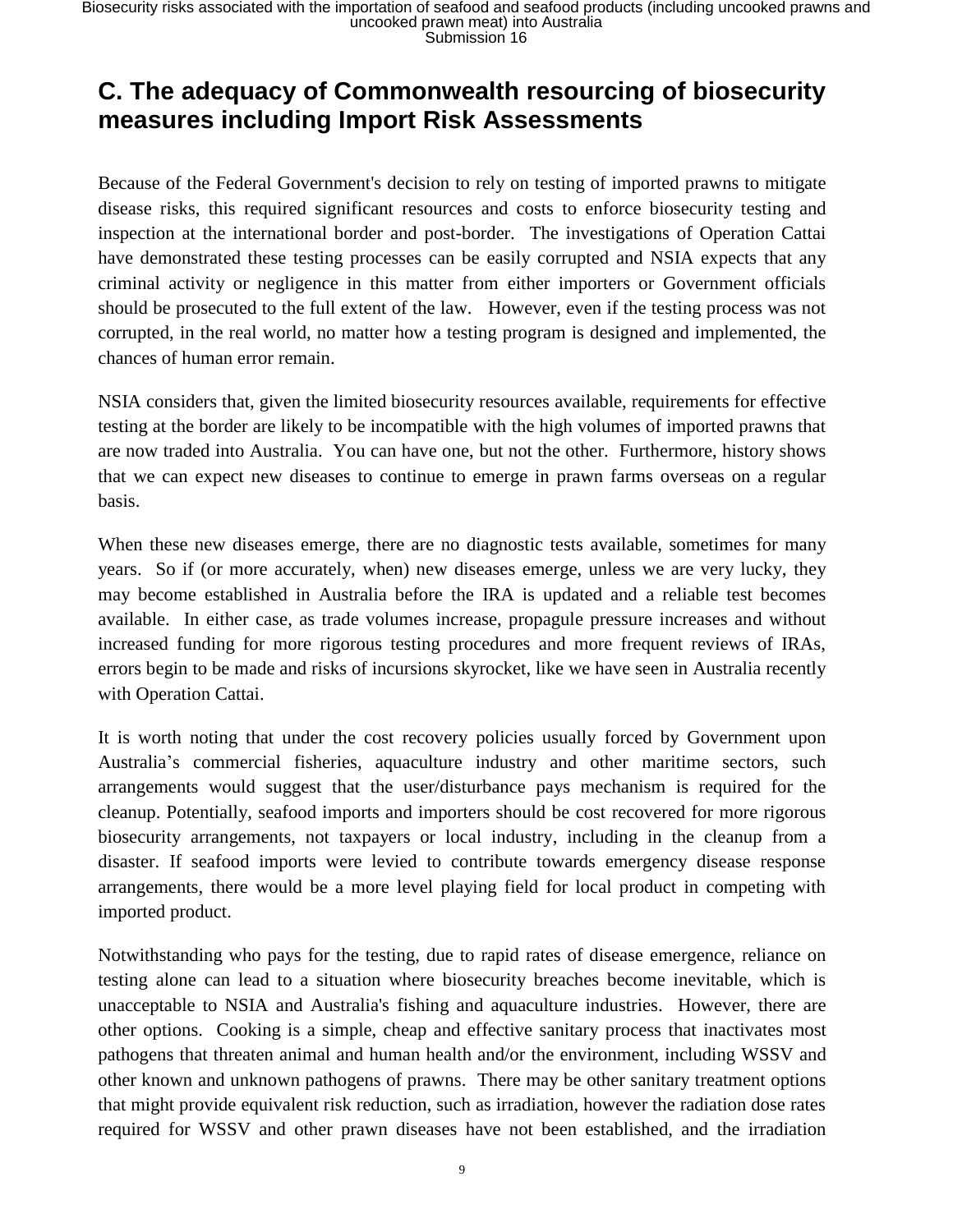processes are costly, time consuming, have limited throughput and may not be foolproof and/or subject to human error.

In comparison, cooking is not only "least risk", it is also least cost and can be implemented quickly and at high throughput. If all imported prawns are cooked, costs associated with compliance testing and inspection will be much reduced, as would the need for constant updating of import risk assessments. Selecting the right sanitary measures the first time around can thus avoid spiraling escalation of the ongoing costs involved with protection at the border and trying to control impacts post-border (including devastation of Australian seafood industries) when things go wrong.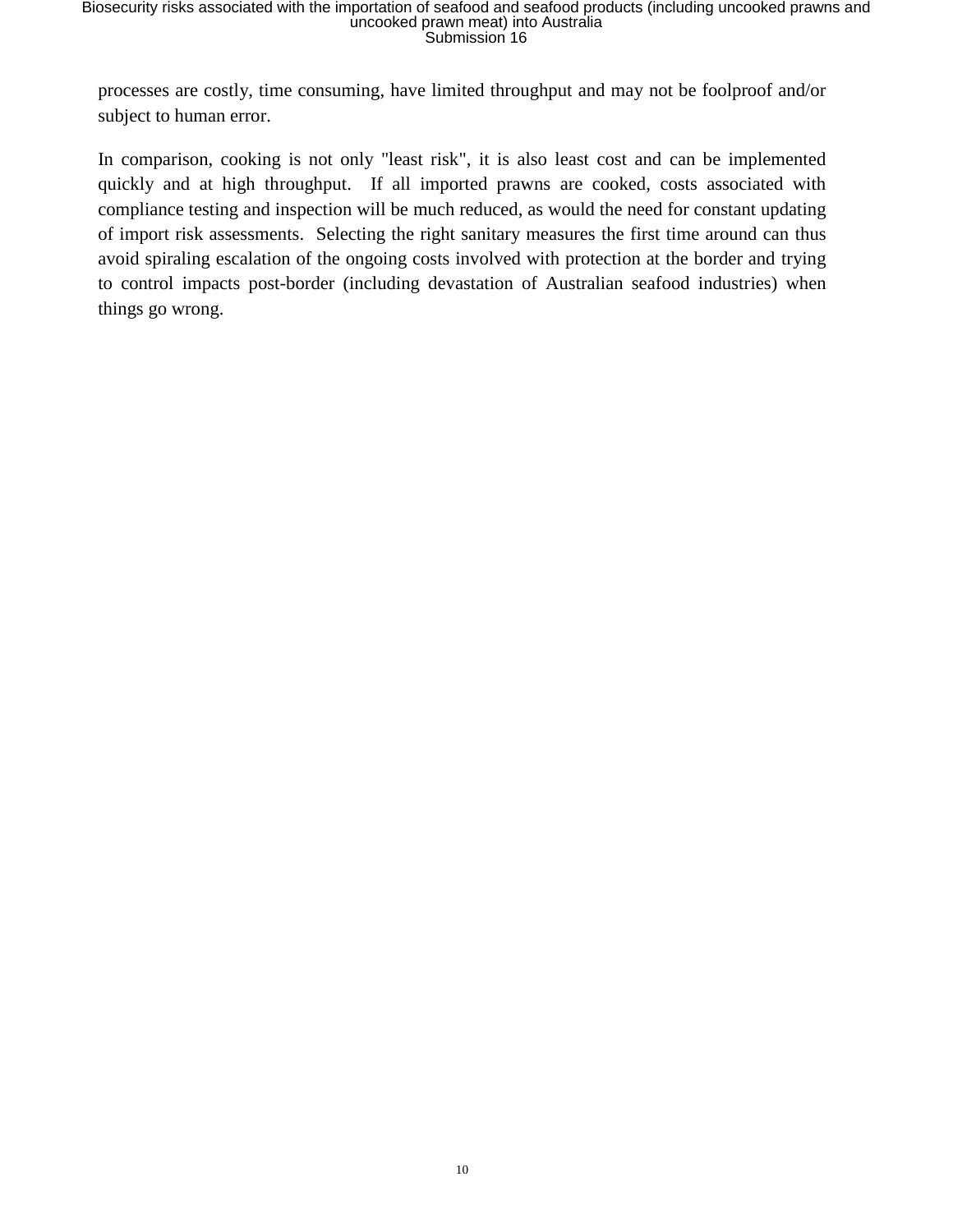### **D. The effectiveness of post-entry surveillance measures and "end use" import conditions for seafood products including, but not limited to, uncooked prawns and uncooked prawn meat into Australia, since the import conditions implemented in 2010 were put into place**

These are simply not effective. Clearly the post-entry surveillance measures chosen by DAWR after the 2009 Prawn IRA have proven inadequate for preventing incursions of exotic diseases, as shown by Australia's first outbreak of WSD.

Despite biosecurity protocols requiring testing of 100% of shipments of frozen green prawns imported into Australia, independent testing shows that WSSV-infected frozen green prawns were transiting through border quarantine resulting in >80% of imported green prawns sold at the retail counter at supermarkets in Australia from at least May-June 2016 to November/December 2016 being WSSV positive (DAWR 2017, Future Fisheries Veterinary Services 2017). Furthermore, there was no testing required for other risky products like marinated prawns or soft shelled crabs, all of which have a risk of containing viable WSSV given the large host range of the virus, which affects all decapod crustaceans.

The NSIA also wishes to point out that Federal biosecurity authorities have not only underestimated risk and failed to deliver an effective testing program, they also have no control over end use once these risky products clear quarantine and/or are sold at the retail store. The NSIA notes that since the introduction of WSSV into Australia, much effort has been made to recall imported green prawns and educate recreational anglers not to use supermarket products as bait. However, it makes no sense to try to apply risk mitigation after the retail sale is made, and to rely on people being educated and "doing the right thing".

This is because after the point of sale the routes of entry to high risk pathways are too numerous and widely dispersed, making enforcement impossible, and the results from Operation Cattai show that not everyone wants to "do the right thing". In any supply chain the correct way to control risk is to apply risk mitigation at appropriate critical control points. Clearly the only proper way to control risk in the supply chain for imported seafood is either pre-border, or at the border. Once these products clear quarantine, and are sold across the retail counter, all control of the end use is lost.

Once WSSV was introduced into SE QLD, the fact that other States (WA and SA in particular), quickly moved to protect themselves by implementing controls on movements of uncooked crustaceans and other WSSV carriers from the area to try to prevent WSSV incursions into their own waters, highlights inconsistencies in what is considered an Appropriate Level of Protection (ALOP) by State Governments in Australia, compared to the Federal Governments previous (pre-interim closure) position on imported prawn products.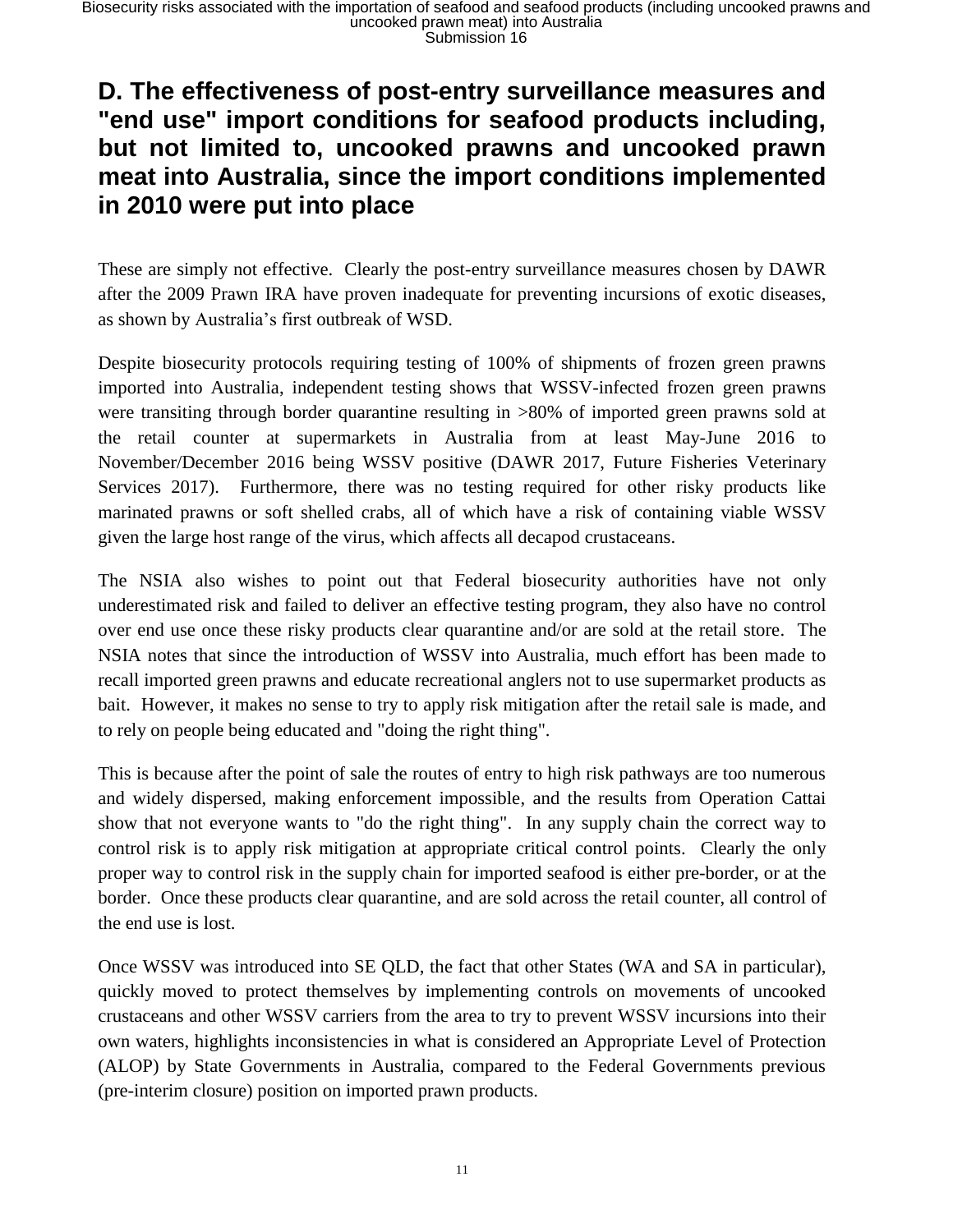Having stricter controls requiring cooking of Australian prawns moved domestically from WSSV positive regions, yet still allowing uncooked imported prawns entry at the international border from WSSV positive regions overseas is an extraordinary situation that makes no sense. All that does is discriminate against Australian businesses while increasing the risk of spread of the disease to other areas of the country via imported products. Clearly the only safe solution within Australia's ALOP is to require all imported prawn products to be cooked as well to ensure a consistent ALOP and level playing field cross the board.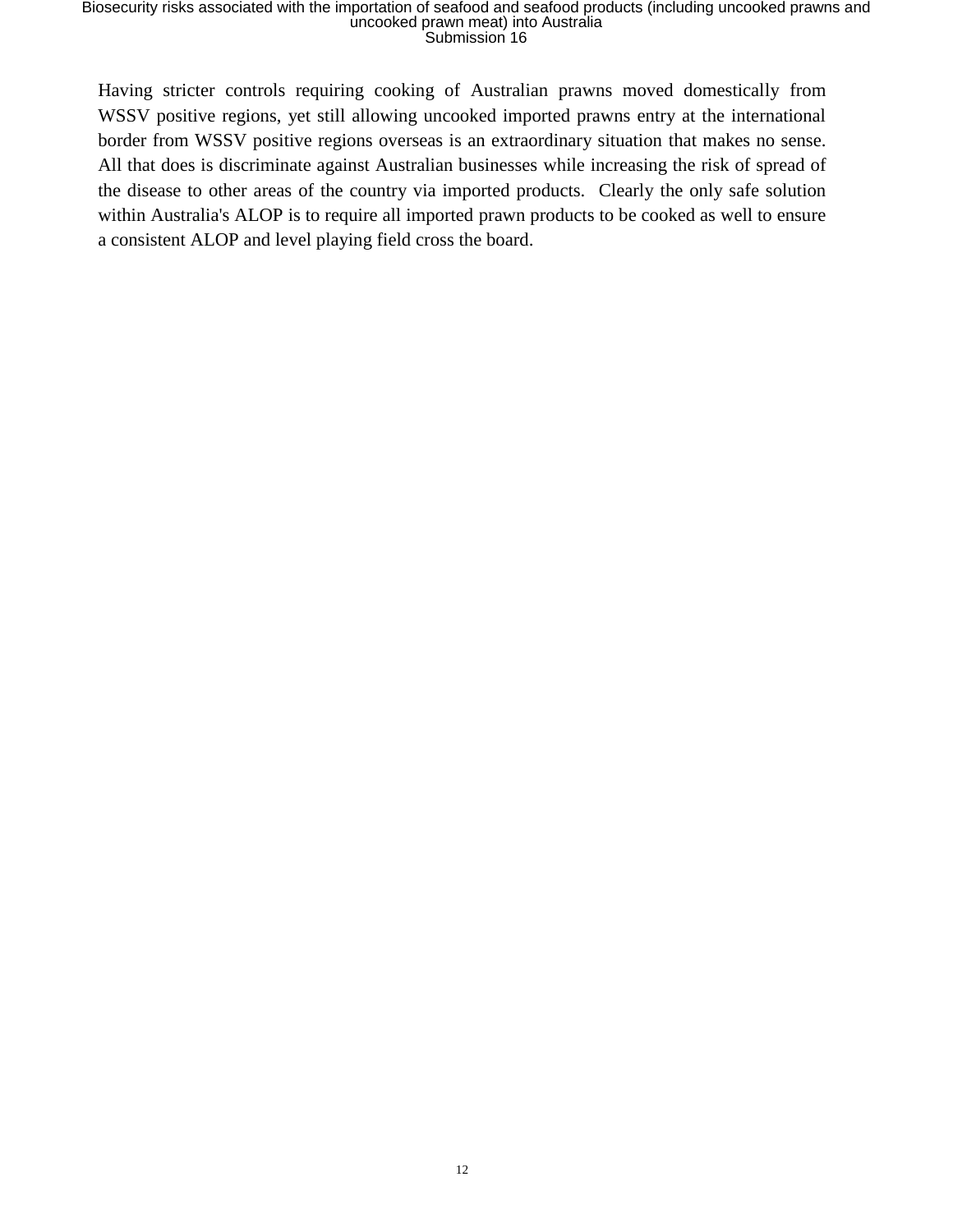## **E. The impact of the outbreak on Australia's wild and farm prawn sectors**

As was shown on the Logan River, the introduction of WSSV into Australia has had devastating effects on prawn farmers and commercial fishers. In the case of the prawn farmers, the eradication efforts resulted in complete shutdown of all farms in the affected area, and upwards of \$40 million dollars of losses (APFA 2017) and massive uncertainty regarding their future prospects. In other areas of the world where WSSV has been introduced, aquaculture industries based on prawns and other crustaceans (e.g. crayfish) have suffered tens of billions of dollars of production and economic losses.

Production in many WSD affected countries overseas eventually recovered, however much of the recovery was due to switching to the faster growing *Penaeus vannamei*, a species which is exotic to Australia and hence this recovery option is not available to the Australian prawn aquaculture industry.

Under Australian economic conditions, the costs of farming in the presence of the virus will impart additional production costs that would greatly reduce industry profitability to marginal levels, unless the government assists with readjustment packages to allow the farms to improve biosecurity at all levels. Without government assistance, the risk of disease outbreaks and lost profitability will discourage investment in prawn farming in Australia, posing a risk to Australia's future food security. Because of this, the impacts of introduction of WSD or other exotic diseases on the prawn aquaculture industry in Australia are likely to be catastrophic.

The effects of the virus on wild crustaceans are less certain, but the impacts of WSD on the wild catch commercial fisheries in SE QLD have been all too obvious. The potential impacts on wild fisheries can be placed into two categories, biological and economic. At the biological level, the presence of the virus may not be benign. Indeed, white spot can kill prawns during periods of environmental stress, suggesting that populations of wild crustaceans adversely affected by environmental stressors (e.g. floods or other adverse environmental conditions, rapid drops in water temperature or exposure to pollutants such as pesticides and herbicides) may experience reduced resilience and mortalities that go undetected.

The biological effects of this disease in wild populations will obviously vary greatly due to factors such as environmental characteristics, host susceptibility and host densities. Because of this, due to our unique environment, isolated fauna and effective environmental and fisheries management arrangements that tend to keep host population levels relatively high, it is possible that impacts of WSD introduction into Australia could be more severe than previously observed overseas. Any adverse effects could result in ecological harm to aquatic environments, potentially resulting in significant cultural and socio-economic harm to regional communities in Australia and elsewhere in the country.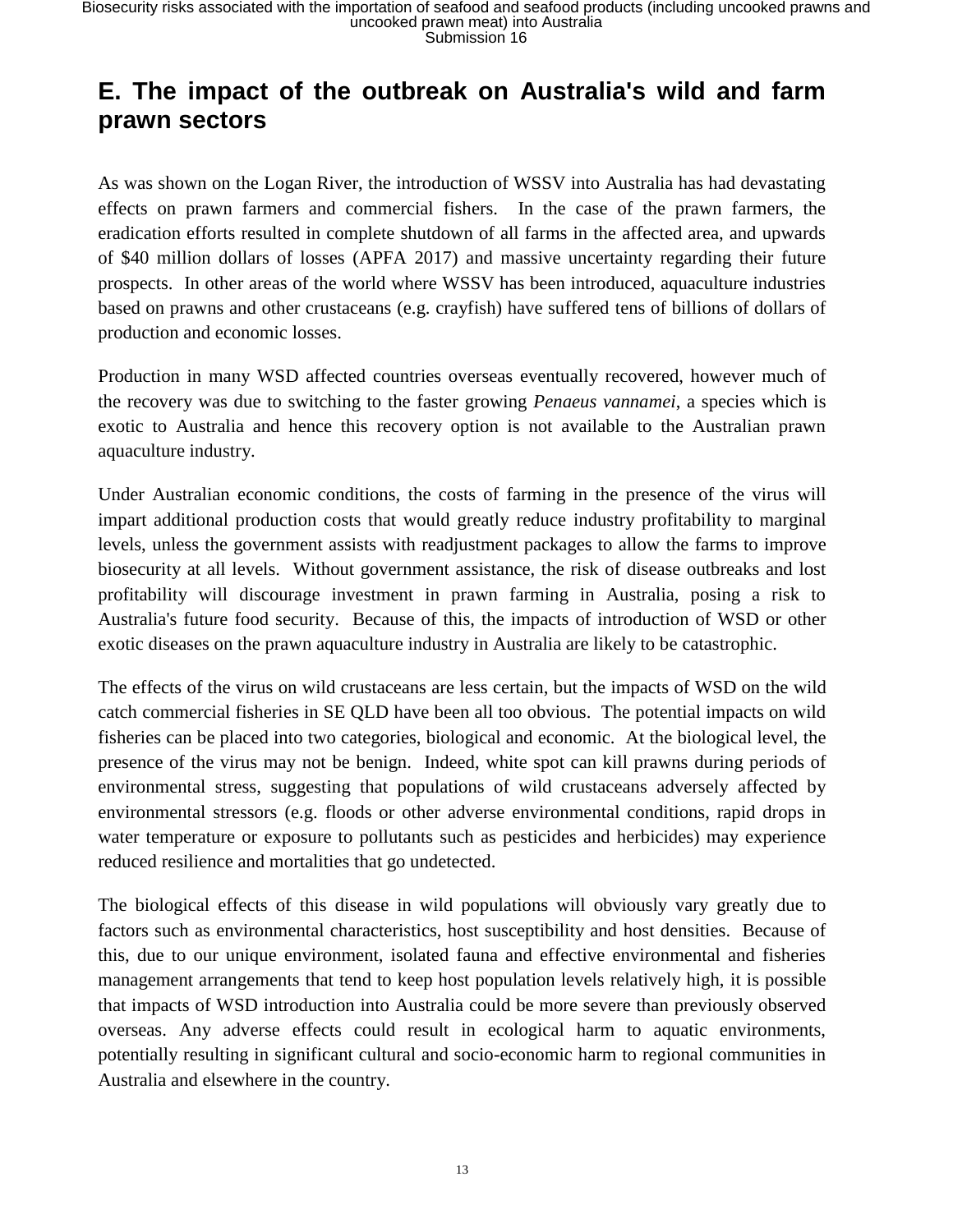At the economic level, the impacts of white spot on commercial fishers are just beginning to be felt. As WSSV is a listed disease agent notifiable to the OIE and NACA, there are significant trade implications following its introduction into Australia. Indeed, as shown in the Logan River and Moreton Bay, establishment of WSSV in a region of Australia necessitates intervention by government authorities and disruption to normal trade in crustacean commodities by commercial fisheries to try to prevent rapid spread of the disease into uninfected areas (DAF QLD 2017). As shown in the Logan River, if the disease spreads to areas where bait prawns are commercially gathered, movements of uncooked prawns are no longer permissible, disrupting not only commercial fishers but recreational fishers as well due to loss of bait supplies.

What has not been fully appreciated by many outside the industry as this catastrophe has unfolded, is that under these circumstances commercial fishers can be even more heavily impacted than aquaculturists. This is because while aquaculturists can (given enough financial investment) revise their farms and improve biosecurity to try to prevent the virus from entering the farm, commercial fishers relying on wild stocks cannot do this.

Although the virus may not kill their wild catch outright, because of the risk of spreading the infection commercial fishers may not longer be able to sell their products (live or fresh uncooked prawns, crabs, lobsters, crayfish) into their usual markets, effectively a situation commercially equivalent to having all of the animals dying from the virus anyway, as they are no longer saleable in the most profitable format. The likely impacts of introduction of WSD on the commercial crustacean fisheries in Australia are also, therefore, considered to be catastrophic.

NSIA is concerned that failure to provide adequate biosecurity at the border may be spooking investors in future commercial fishing and prawn farming ventures, and thus threatening Australia's future food security and reducing economic opportunities Australia wide. The findings of Operation Cattai demonstrate that some people are very willing to deliberately break the law, hence the risk of industrial sabotage must also be considered as real, providing yet another reason why strong border controls are necessary.

NSIA also raises the risk posed to our Australian commercial fisheries and marine resources from the Aquarium trade. The import of live fish and crustaceans is of great concern due to the high biosecurity risk and known pathways for ornamental fishes to enter the environment (Corfield et al. 2007). Industry are particularly concerned about the very high risk of virus, pests and diseases entering our country through the on-line trade of ornamental species, which is often untraceable due to the use of the postal system avoiding the rigorous inspection requirements imposed on licenced importers.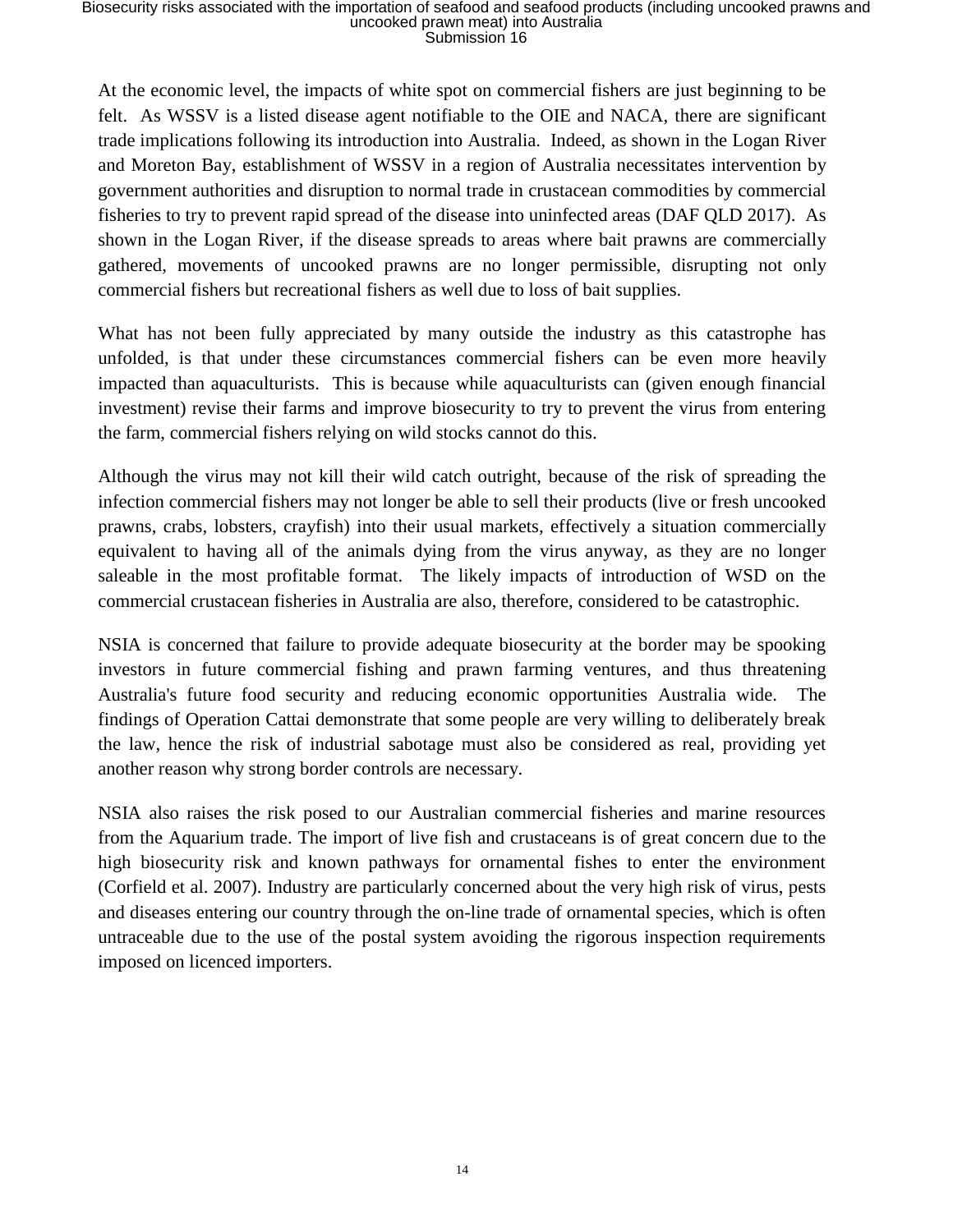## **F. The economic impact on Australian wholesalers and retailers**

If importation of uncooked green prawns and other crustacean products was prohibited based on these disease risks, wholesalers and retailers could still import and sell cooked prawns and crustaceans to satisfy market demand without endangering Australia's environment and primary industries and without causing seafood shortages or increased costs to consumers.

Indeed, the cooking option in particular is not only "least risk", cost-wise it is also potentially "least cost" as it would greatly reduce processing complexity and hence costs pre-border (prawns could be imported essentially unprocessed provided they were cooked prior to entry), and this would also reduce costs associated with disease testing post-border. If these cost reductions are allowed to flow onto the consumer, they could potentially reduce retail costs for imported prawns and other crustacean commodities. Of course, at the retail level signage indicating country of origin as well as labeling informing customers not to use imported seafood products as bait or burley should also be mandatory.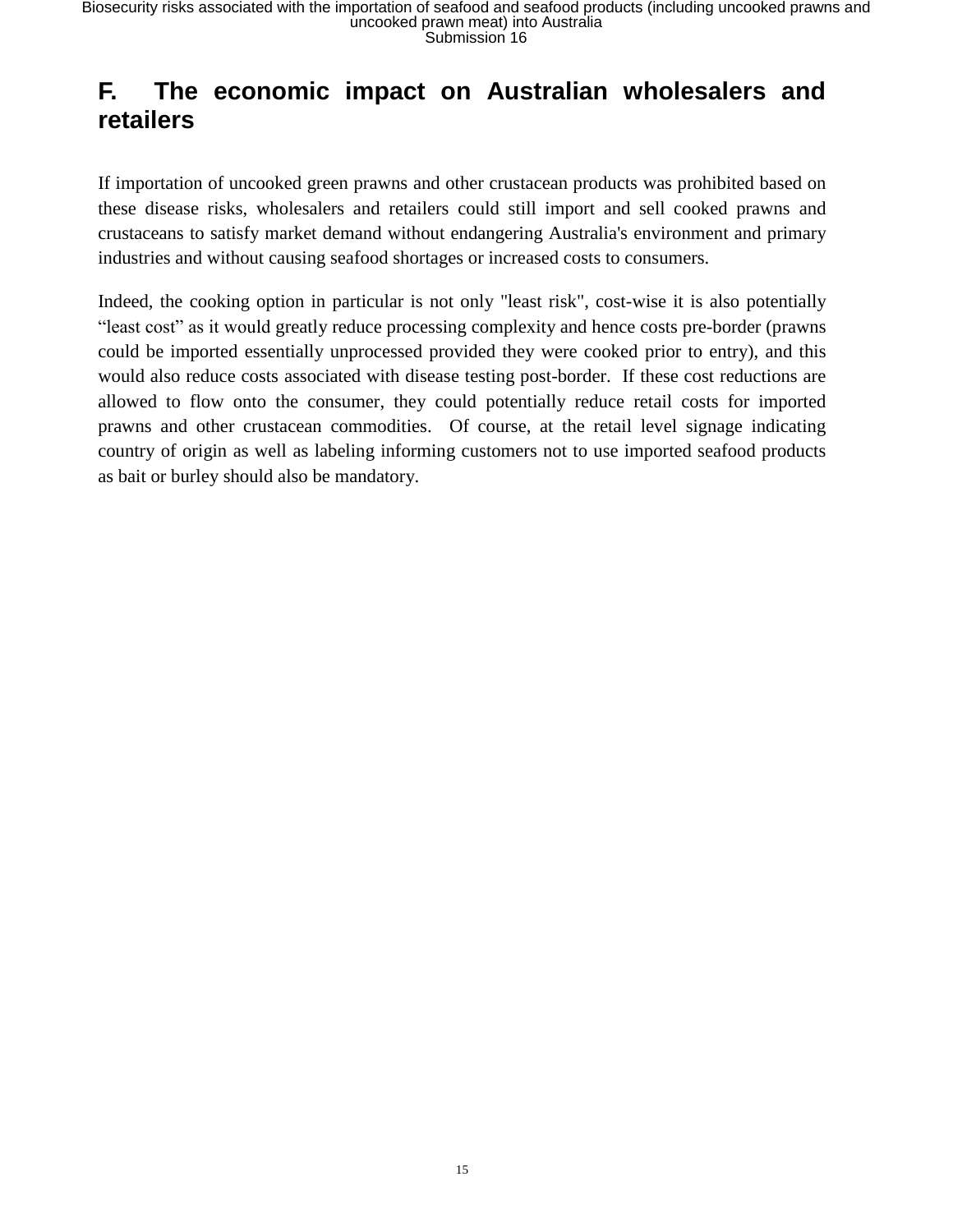### **G. Domestic and foreign trade implications for Australian industries resulting from the suspension of importation of seafood and seafood products, including, but not limited to, uncooked prawns and uncooked prawn meat in Australia**

NSIA notes that there have already been calls by other trading nations for seafood exporters in Australia to provide WSSV-free certification of crustacean products prior to export. This represents another layer of additional costs that will burden our seafood export industries. These costs need to be added to the extra costs and lost profits now being experienced by commercial fishers in Moreton Bay who can no longer access lucrative live trade markets for crabs in places like Sydney and Melbourne. This along with other threats of borders closing due to Australia's import restrictions has also shocked and threatened a number of significant Australia export industries, and must not be taken lightly.

NSIA notes that Australia's crustacean fisheries have a landed value of over \$1 billion to the national economy and have been placed at risk by the introduction of WSSV. These important fisheries are respectively valued at prawns (\$272 million), Rock Lobster (\$668 million), Crabs (\$55 million) and other crustaceans (\$6 million). These industries deserve to be protected from product imported through Australia's borders. We also note the reliance of these fisheries on export channels remaining open, any move that jeopardises the international trade of these products could be catastrophic.

For example, the WA Rock Lobster industry is an iconic, world-class fishery that is based on the spiny lobster, which are primarily sold as live product into China and within the domestic market. It is Western Australia's most valuable single species wild catch fishery, with an estimated beach price value of ~\$380 million in 2014/15. The potential risk to this industry from a biosecurity breach such as WSSV would be devastating, and any restrictions from export trading partners would be disastrous. As it would be for any of Australia's Rock Lobster fisheries.

Due to the need for local aquaculturists and commercial fishers to cook crustacean products originating from Moreton Bay before moving them into domestic markets outside the current closure area, is clear that the fishing and aquaculture industries of Australia are not operating in a level playing field, especially compared to non-seafood industries like beef and pork.

This playing field needs to be leveled out by requiring similar rules for importers as well as local suppliers, i.e. in this case, a requirement for cooking of all imported crustacean products (see below).

NSIA is not opposed to the export and re-importation of Australian green product to other countries given the vast majority of Australian prawn stocks are white spot free. This is in stark contrast to the countries importing prawns into the country. Australian prawn exporters focused on re-importation will need to ensure there are strong traceability safeguards in place to stop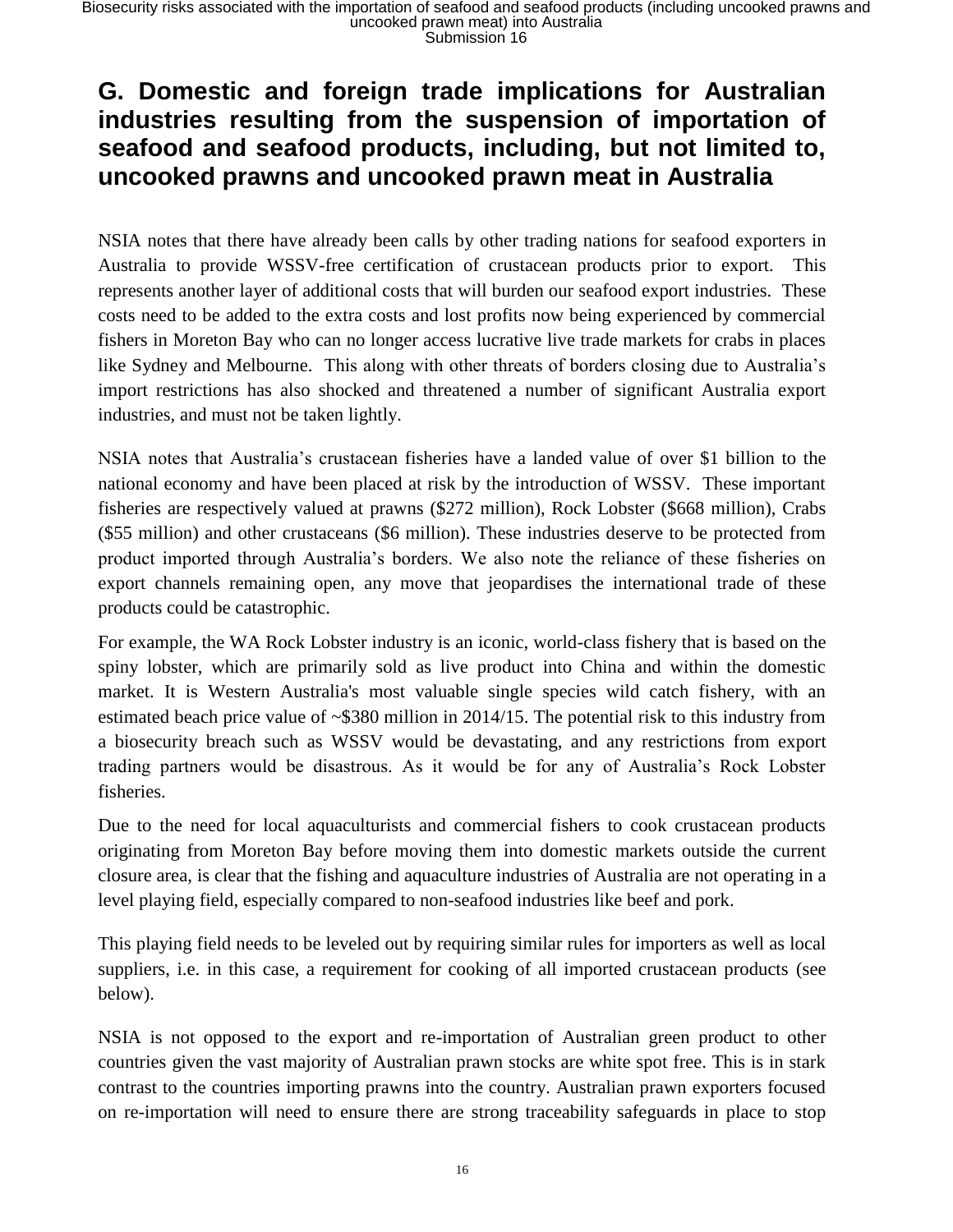substitution and cross-contamination and disease testing will need to be implemented upon reentry to oversee the integrity of the process.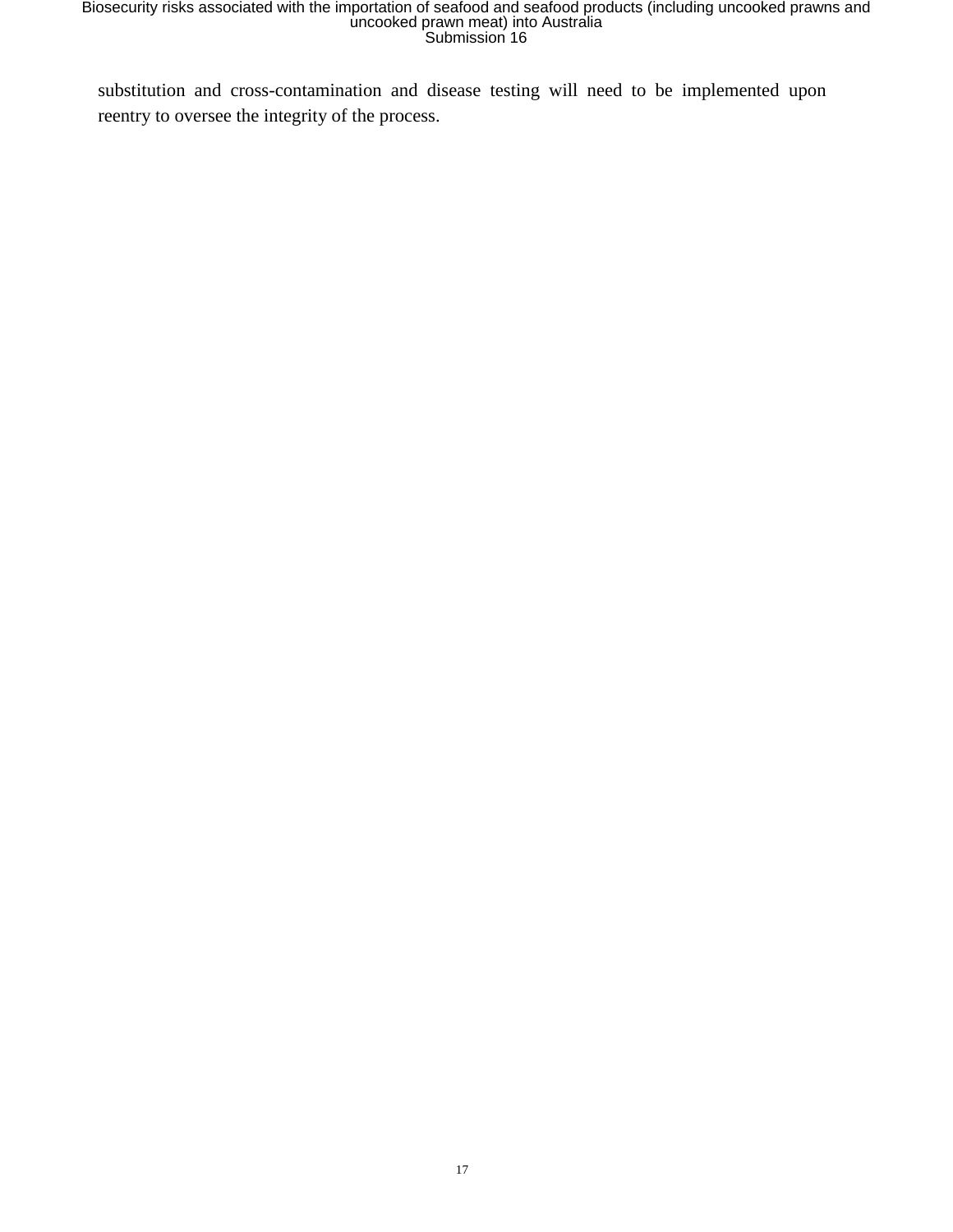### **H. Matters to be satisfied in the management of biosecurity risk before imports of seafood and seafood products, including, but not limited to, uncooked prawns and uncooked prawn meat into Australia could recommence**

For Australian seafood industries to survive there is a dire need for more effective border control, including strong enforcement and severe penalties for deterrence of illegal behaviour by importers. The full biosecurity risk profiles for seafood commodities will only become clear once the relevant risk analyses have been fully reviewed and updated to reflect the current situation. NSIA expects the seafood industry to be invited to be fully engaged in the IRA consultative process when this happens. Until such time as the prawn IRA is fully reviewed and updated, Australia must uphold the current suspension of imports of uncooked prawns. Indeed, the risks posed by use of other imported seafood products (crabs, lobsters, fish and molluscs) will also need to be reviewed to assess whether the risk profile for these other seafood commodities was also underestimated, or has changed (e.g. Hernandez-Jover et al. 2017). If nothing changes, other seafood industries fear there is a real potential for more exotic aquatic disease incursions and that they will be next.

Education of recreational anglers has been considered to be one way of potentially mitigating the risk of introduction of diseases such as WSSV via the bait and burley pathway. However, the NSIA believes that it is impossible to properly educate recreational fishers unless the educational message is followed up with strong enforcement.

Even if this was to happen, further risk reduction steps will need to be taken before the risks posed by imported seafood products are reduced to within an ALOP consistent with the sanitary risk reduction methods employed by Australia for non-seafood products, for example pork. Indeed, it is notable that compulsory cooking is required for pork products imported into Australia from countries with foot and mouth disease and several other important diseases of pigs (see Commonwealth of Australia 2004a, b). White spot disease is the aquatic equivalent of foot and mouth, so it is fair to ask why our seafood industries are being treated differently to other primary industries when it comes to exposing us to exotic disease risks?

NSIA insists this must change. Our seafood industries need to operate on a level playing field. In the case of WSSV in imported prawns, replacement of uncooked frozen prawn products with cooked products is likely to be the only way to level the playing field and reduce risks to within the ALOP enjoyed by other non-seafood industries. Sanitary conditions allowing entry of only cooked prawns (processed or whole unprocessed) would also be consistent with domestic biosecurity arrangements currently implemented for crustacean products originating from Moreton Bay. A level playing field for all.

NSIA notes there may be other sanitary treatment options that could theoretically provide equivalent risk reduction to cooking, such as irradiation. However, the radiation dose rates required to inactivate WSSV and other prawn diseases have not been established, and this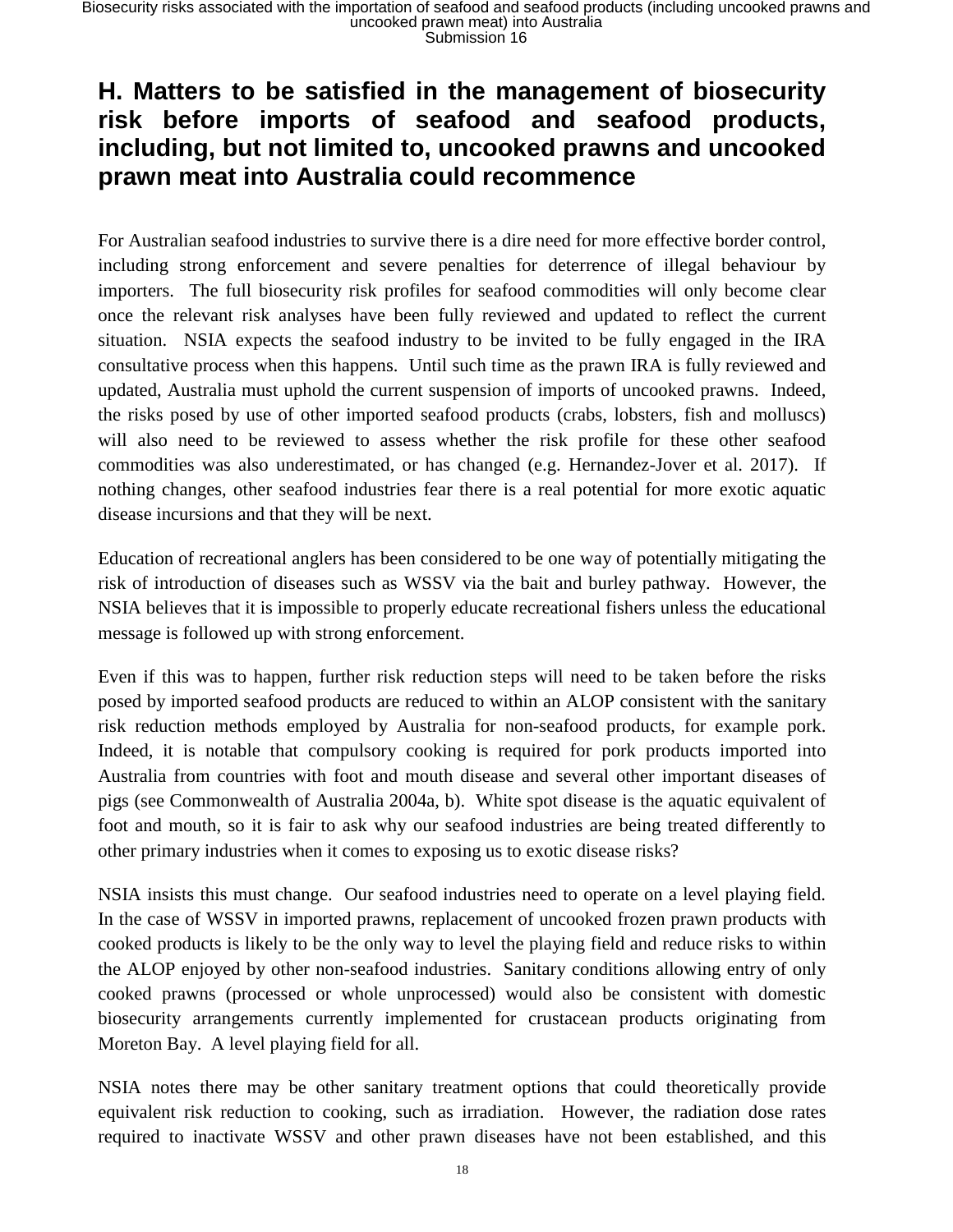research would need to be carried out at industrial scales in order to ensure the practical effectiveness of irradiation in the real world. Furthermore, irradiation processes are costly, time consuming, have limited throughput, and there would need to be confidence that radiation processes or certification processes are made foolproof so that they cannot be corrupted or subjected to human error, like we have seen with the PCR testing in Operation Cattai.

The Federal government has a long way to go to regain the trust of the Australian seafood industry on the issue of biosecurity. NSIA can only hope the Government learns from its mistakes and that, as a result of this catastrophic failure of its duty of care to the seafood industry and all Australians, biosecurity at the international border improves in the future.

#### **Case Study – Australian Barramundi**

Australia is gifted in being an island continent without many of the pests and diseases evident overseas. The aim therefore of the Australian Government biosecurity program must be to provide strong border biosecurity to maintain the Australian environment, lifestyle, industry and economy.

Aquatic biosecurity breaches not only impact farm production, but also jeopardise commercial wild harvest, recreational fishing, Indigenous people's access to the resource for their cultural needs, the food service sector, and consumers' ability to source Australian seafood, along with devastating effects on the general marine environment, ecology and biodiversity.

The iconic Australian Barramundi is critically important to a number of key stakeholder groups and the broader ecosystem. It provides many economic and social values to Australia, for example:

- Farm gate values of commercial wild harvest barramundi is approximately \$12 million/year, depending on seasonality.
- Current barramundi aquaculture production is 6,000t, valued at \$60 million, with production scheduled to reach 10,000t by 2018, valued at \$100 million, and with Industry programs in place to produce 25,000t/year by 2025, valued at \$250 million.
- Recreational 'values' are unknown specifically for Barramundi but total national recreational 'value' is estimated at \$2.6 billion/year, with over 1.5 million recreational fishers in WA, NT and Qld alone. Each of the northern states and the NT have identified barramundi as a key recreational species and have developed recreational only areas as part of a reallocation of access.
- Indigenous people's values cannot be readily assigned a dollar value, but barramundi is culturally of major significance. It addresses food security issues across all northern Australia and defines some people and groups' identity.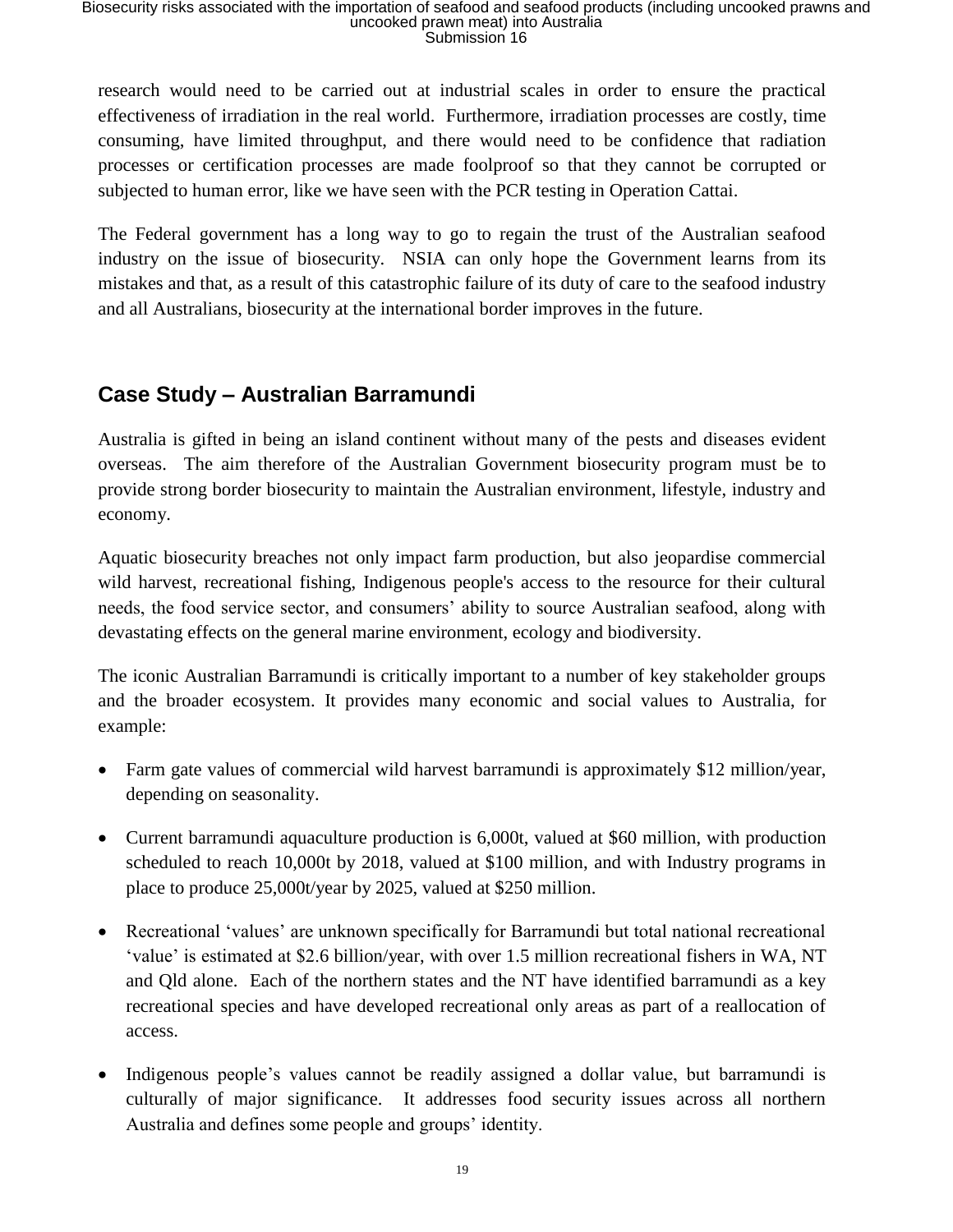- The food service sector relies heavily on promoting barramundi on their menus. The current aquaculture production is equivalent to around 12 million meals/year, and by 2025 equivalent to 50 million meals (conservatively valued at \$1.5 Billion).
- Barramundi is a popular seafood choice. The food service sector relies heavily on the promotion of barramundi.

Given the critical importance of these species in commercial and socio-cultural contexts, the incursion of an exotic disease in Australian barramundi as a result of barramundi importation from disease high-risk countries is of serious concern.

The ABFA have many times raised the threat of allowing high-risk seafood imports into Australia that can end up (directly or indirectly, e.g. bait/berley, waste product, waste water) entering our aquatic environments. As the current Import Risk Assessment (IRA) is inadequate and based on a 1999 generic 'white fish' assessment, the ABFA commissioned independent research by the Charles Sturt University (CSU) to assess the possible risk to barramundi from imported diseased fish.

CSU found that there is a risk, and importantly, that such risk should be addressed before diseases such as Scale Drop Syndrome and Pot Belly Disease, which are endemic in countries sending fish to Australia, becomes established in the Australian environment. The recommendations are clear; there is no specific data on imported barramundi products coming into Australia. The knowledge of the aetiology and epidemiology of new and developing diseases is unknown but Government, the risk of disease transmission posed by fish waste used as bait is real.

The current IRA is generic and should be updated in line with potential emerging risks and changing international trade. Based on the lack of scientific information and the uncertainties around the importation of Barramundi products, the use of the precautionary principle in decision making should be invoked, so there is a need to take action to mitigate the risk in relation to products imported.

The Committee should note these findings and as a matter of urgency, immediately recommend for adoption:

- Enhanced general pre-border biosecurity controls be put in place on all uncooked seafood coming into Australia from countries not proven to be disease free and that could therefore introduce exotic pests or diseases.
- Implementation of measures that prohibit importing into Australia of all uncooked barramundi, particularly any product that is subject to further processing, i.e. skinning, filleting etc as there is no bacterial or viral diseases kill step on the importation process.
- The need to be able to track entry of at risk species by ensuring that the international Harmonized Commodity Description and Coding System (HS) is extended, to ensure that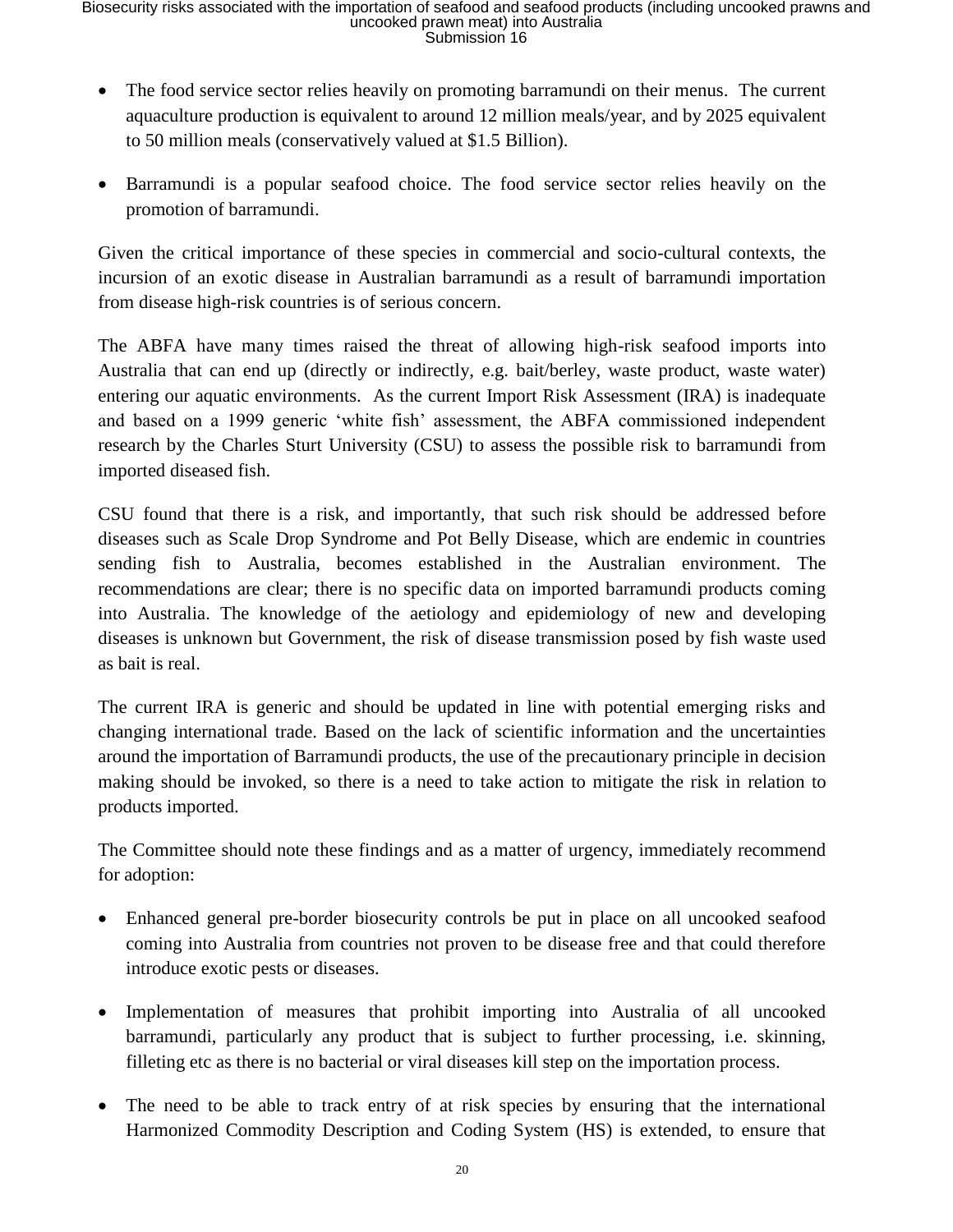key seafood species, such as barramundi, can be the subject of their own dedicated IRA and are adequately reported against for risk analysis and tracking purposes.

• Ensuring that all seafood IRA are precautionary in nature, up to date, reviewed regularly and fit for purpose.

Many overseas' operations highly vaccinate and medicate their farms so that they can continue to operate, but it must be remembered that you can't vaccinate the wild population for diseases. Australia is privileged to be free of many of the aquatic diseases prevalent overseas, so Australia's biosecurity measures must focus on prevention and exclusion so the privilege that we have been blessed with isn't lost for all future generations.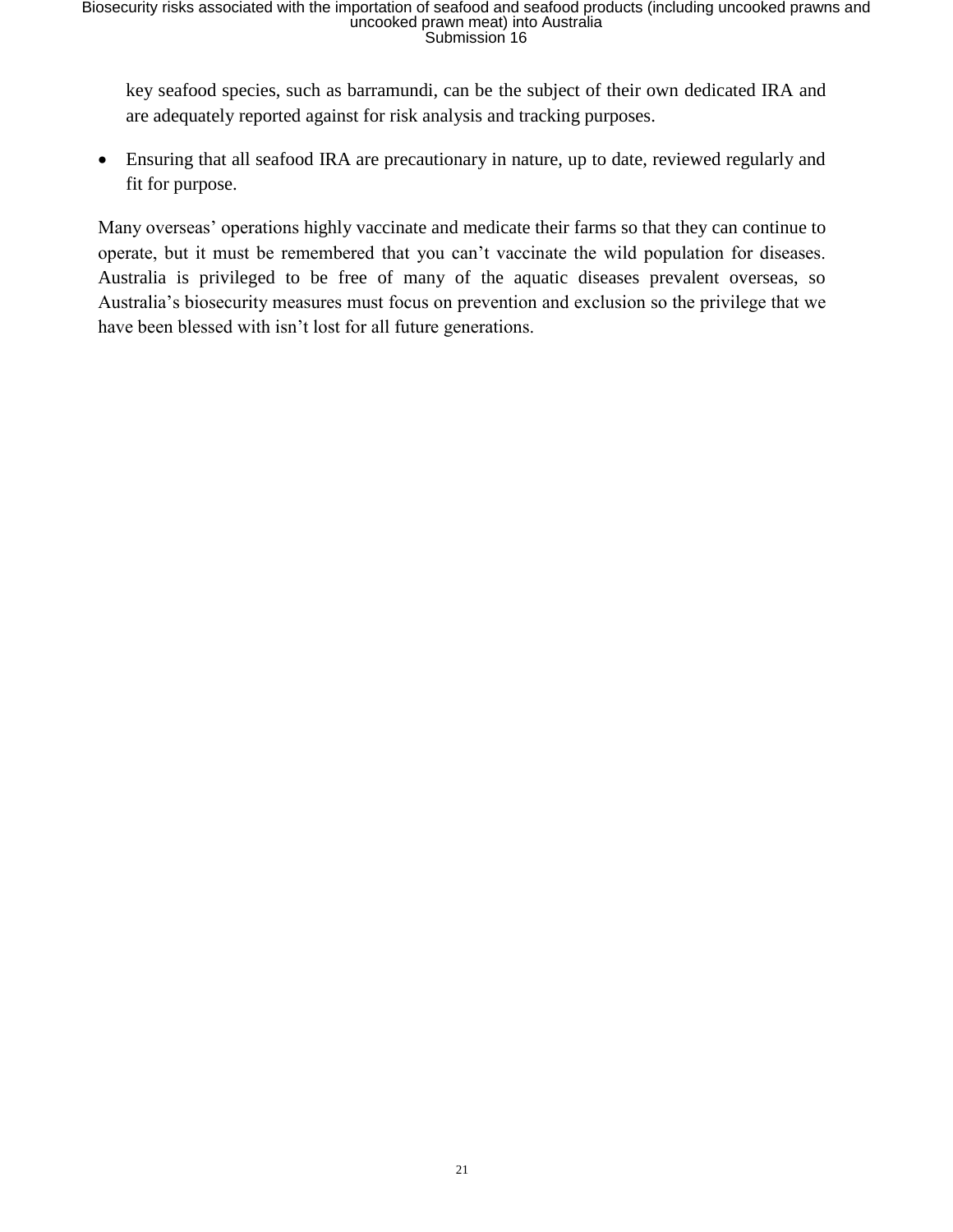## **Recommendations**

#### **1. Import Risk Assessments and Further Research**

*Import Risk Assessments must be updated urgently, in line with potential emerging risks and changing international trade, ensuring industry inclusion in the review process. Industry recommends that the use of the precautionary principle in decision making must be invoked, so there is a need to take action to mitigate the risk in relation to products imported.*

*NSIA further recommends that due consideration be given to all other sanitary treatment options that could theoretically provide equivalent risk reduction to cooking, such as irradiation.*

#### **2. Bait Markets**

*Commercial and recreational fishers should be encouraged and supported to use local bait, and measures must be implemented to mitigate the risk posed to biosecurity from using imported seafood as bait or burley that is being sold for human consumption.* 

#### **3. Re-importation of Wild Catch Australian Prawns Processed Offshore**

*NSIA supports the continuation of prawns being exported for processing and then re-imported to Australia, but recommend that the government will need to ensure there are strong traceability safeguards in place to stop substitution and cross-contamination. We recommend that the Government and industry ensure there are strong traceability safeguards in place to stop substitution and cross-contamination and disease testing will need to be implemented upon reentry to oversee the integrity of the process We would expect this to incorporate some form of disease testing upon re-entry to oversee the integrity of the process.*

#### **4. Aquarium Trade**

*NSIA recommends the Federal Government to review the import risk assessment for the Aquarium import sector, noting that industry do not consider this a "low risk vectors". We recommend a no tolerance approach for people found to be purposefully breaking the law, and that there is a need to review the list of species allowed to be imported. Further NSIA recommends a review of the import avenues for aquarium species, noting that it is not acceptable to continue the level of imports that are coming in via standard postal mechanisms.*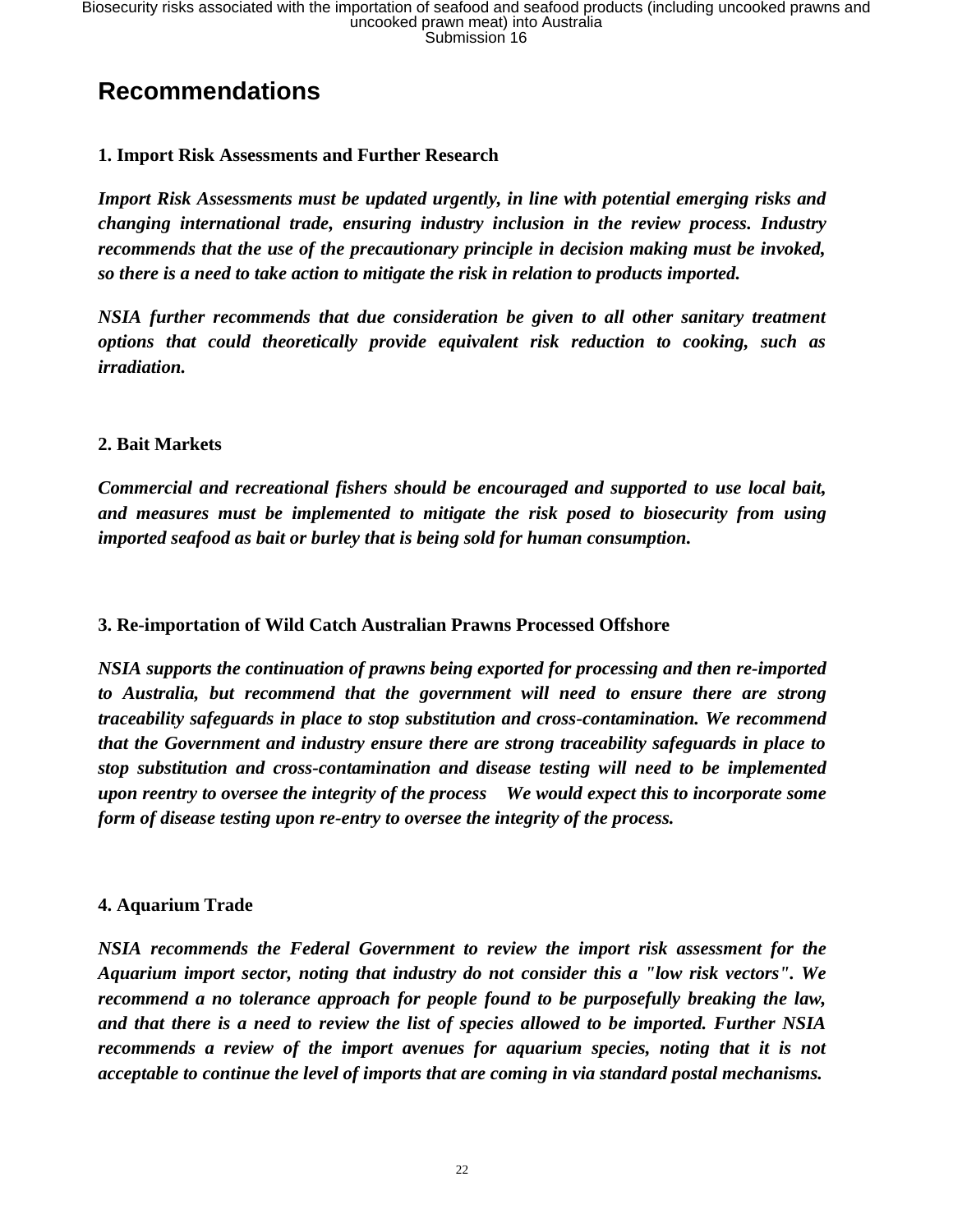#### **5. Structural Adjustment**

*NSIA recommends that the Federal Government fund structural adjustment packages as needed to provide assistance to Australian fishing and aquaculture industries in the event of emergencies, allowing them to move forward into the future. Most notable would be the provision of urgent assistance to impacted industries following the WSSV outbreak and should WSD become endemic.*

#### **6. Labelling**

*NSIA recommends that the implementation of accurate and visible country of origin labelling across the entire seafood supply chain is critical to engaging and educating consumers and recreational fishers, including the dangers of using seafood for human consumption as bait or burley.*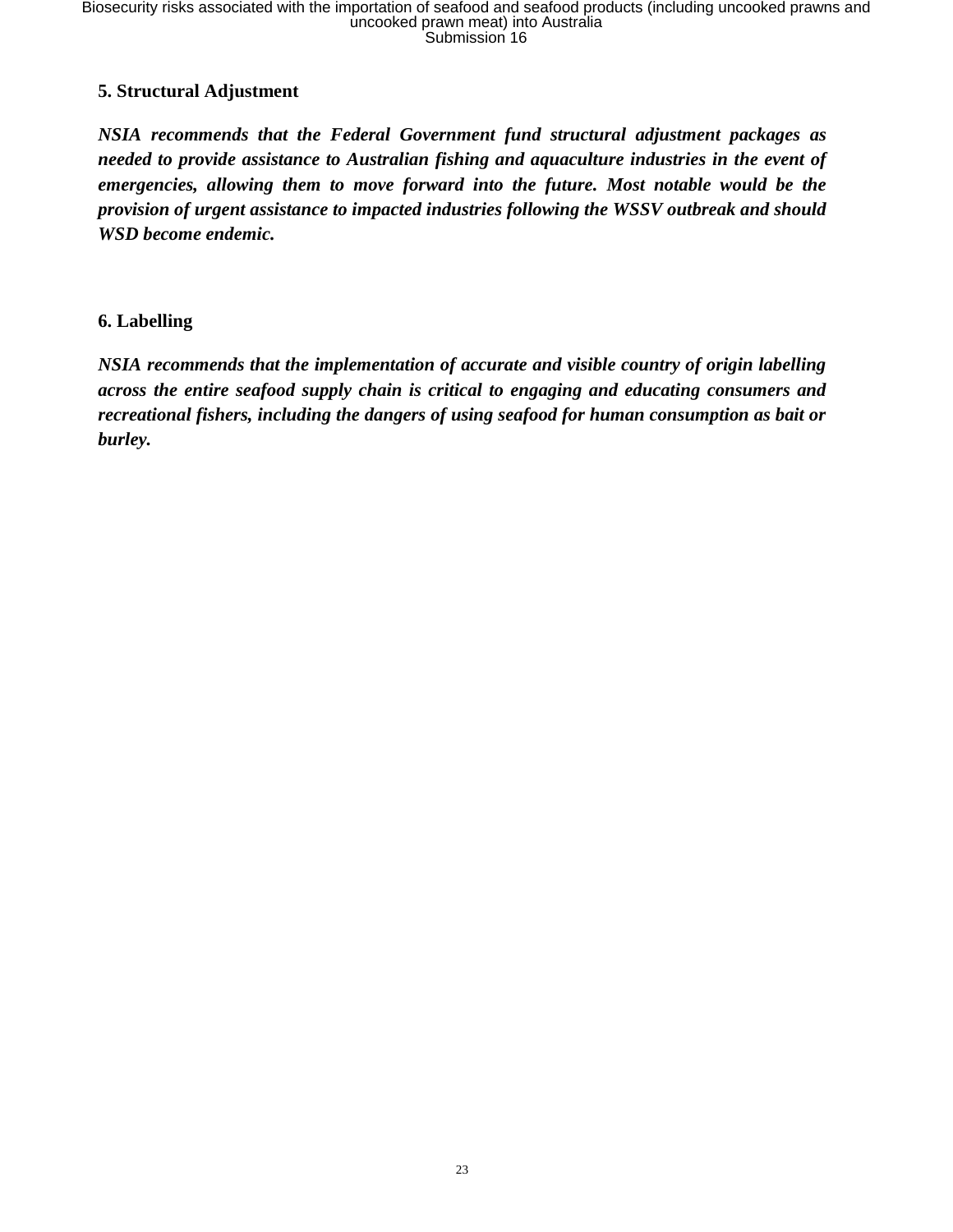## **References**

APFA (2017). Submission from the Australian Prawn Farmers Association (Submission 2). To: Rural and Regional Affairs and Transport References Committee [Inquiry into biosecurity risks](http://www.aph.gov.au/DocumentStore.ashx?id=598a5d5f-1045-4d85-955f-abc5cd96c87b&subId=510282)  [associated with the importation of seafood and seafood products \(including uncooked prawns](http://www.aph.gov.au/DocumentStore.ashx?id=598a5d5f-1045-4d85-955f-abc5cd96c87b&subId=510282)  [and uncooked prawn meat\) into Australia](http://www.aph.gov.au/DocumentStore.ashx?id=598a5d5f-1045-4d85-955f-abc5cd96c87b&subId=510282)*.*

Bateman KS, Munro J, Uglow B, Small HJ, Stentiford GD (2012). Susceptibility of juvenile European lobster *Homarus gammarus* to shrimp products infected with high and low doses of white spot syndrome virus. *Diseases of Aquatic Organisms* 100: 169-184.

Biosecurity Australia (2009). Generic Import Risk Analysis Report for Prawns and Prawn Products. Final Report. Biosecurity Australia, Canberra, Australia. 7 October 2009, 292 pgs.

Commonwealth of Australia (2004a). Generic Import Risk Analysis (IRA) for pig meat. Final Import Risk Analysis Report. February 2004. 767 pgs.

Commonwealth of Australia (2004b). Generic Import Risk Analysis (IRA) for pig meat. Executive summary and quarantine requirements for importation of pig meat. February 2004. 19 pgs.

Corfield J, Diggles BK, Jubb C, McDowall RM, Moore A, Richards A, Rowe DK (2008). Review of the impacts of introduced ornamental fish species that have established wild populations in Australia. Prepared for the Australian Government Department of the Environment, Water, Heritage and the Arts. 277 pgs.

DAF Queensland (2017). White Spot Disease detected in southern Queensland. [https://www.daf.qld.gov.au/animal-industries/animal-health-and-diseases/a-z-list/white-spot](https://www.daf.qld.gov.au/animal-industries/animal-health-and-diseases/a-z-list/white-spot-disease)[disease](https://www.daf.qld.gov.au/animal-industries/animal-health-and-diseases/a-z-list/white-spot-disease)

DAWR (2017). Submission from Department of Agriculture and Water Resources (Submission 9). To: Rural and Regional Affairs and Transport References Committee [Inquiry into biosecurity](http://www.aph.gov.au/DocumentStore.ashx?id=480de16b-fff7-4841-b631-f33a3048d614&subId=510358)  [risks associated with the importation of seafood and seafood](http://www.aph.gov.au/DocumentStore.ashx?id=480de16b-fff7-4841-b631-f33a3048d614&subId=510358) products (including uncooked [prawns and uncooked prawn meat\) into Australia](http://www.aph.gov.au/DocumentStore.ashx?id=480de16b-fff7-4841-b631-f33a3048d614&subId=510358)*.*

Diggles BK (2017a). Field observations and assessment of the response to an outbreak of White Spot Disease (WSD) in Black Tiger Prawns (*Penaeus monodon*) farmed on the Logan River in November 2016. FRDC Project Number 2016-064. February 2017.

Diggles BK (2017b). Identifying and addressing the biosecurity risks to Australia associated with imported prawns and seafood products. A submission to the Parliamentary Inquiry into the biosecurity risks associated with the importation of seafood and seafood products (including uncooked prawns and uncooked prawn meat) into Australia. The Senate Rural and Regional Affairs and Transport References Committee.